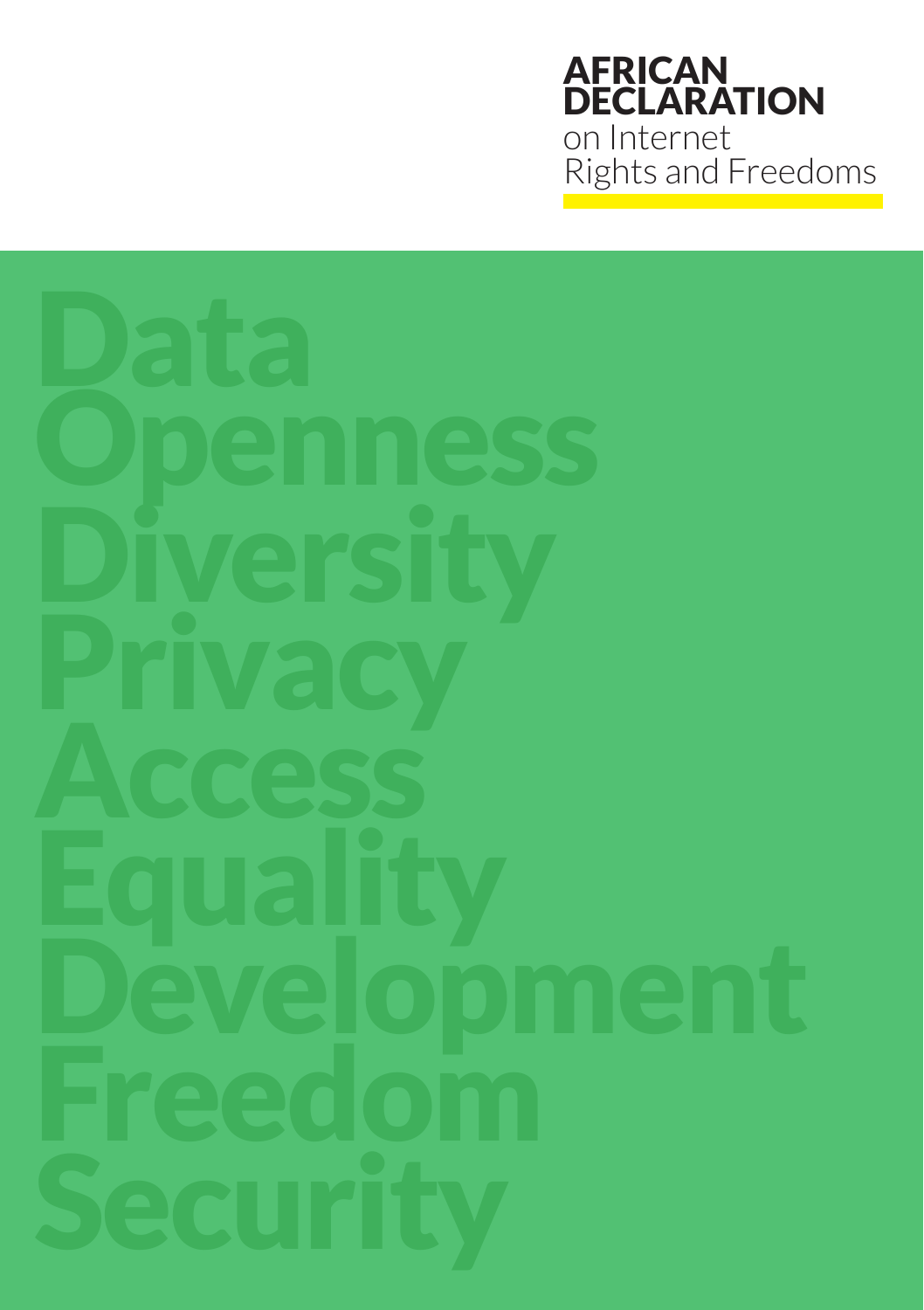This document was prepared by members of the African Declaration group, a Pan-African initiative to promote human rights standards and principles of openness in Internet policy formulation and implementation on the continent.

For more information visit the African Declaration website

#### africaninternetrights.org

This work is licensed under a Creative Commons Attribution 3.0 License.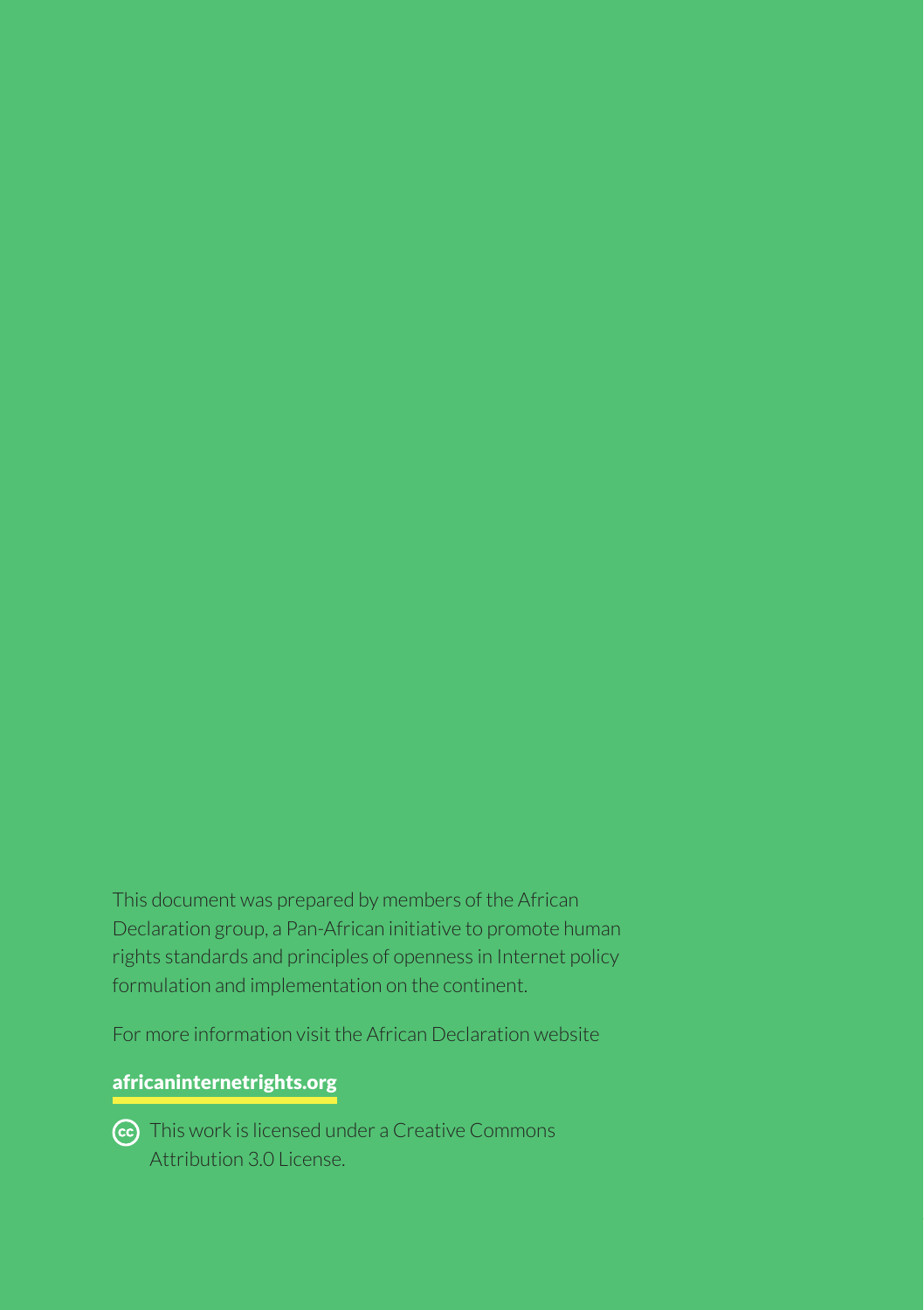# Introduction

A fundamental challenge in need of urgent resolution in the digital age is how to protect human rights and freedoms on the Internet, and the African continent is no exception. The African Declaration on Internet Rights and Freedoms was developed in response to this challenge.

Access to the Internet is increasing rapidly across the African continent, with millions of individuals getting online and engaging on a wide range of issues on social media and in other digital platforms – including political matters, governance, and social and economic development, among others.

As in other parts of the world, many African countries are beginning to adopt policies, regulations or laws to regulate and, in some cases, control the Internet. In effect, many African countries are transitioning from a low regulatory Internet environment to what is fast becoming a heavily regulated environment.

Often, these laws and regulations not only fail to protect human rights but violate established human rights norms and principles without adequate safeguards.

It is therefore clear that many governments in Africa lack both the technical and legal resources to legislate appropriately and the political will to provide comprehensive protection to human rights in context of the Internet and digital technologies.

Much of the effort to regulate the Internet and online activities appears to replicate some practices from other countries which do not protect and promote human rights in relation to the Internet and digital technologies. The tendency has been for many African governments to take problematic laws from other countries or other regions and apply them with few or no changes. Invariably, the contexts and local conditions in the countries where such laws have been adopted are very different from those where the laws were originally developed.

In addition, the policy and legislative processes in most African countries lack meaningful mechanisms for inclusive participation, with the result that many critical stakeholders, particularly from civil society, are frequently excluded.

The consequence has been the adoption of instruments which tend to invade privacy, repress freedom of expression online and violate other rights, such as the right to a fair hearing in a court of law. An analysis of these instruments shows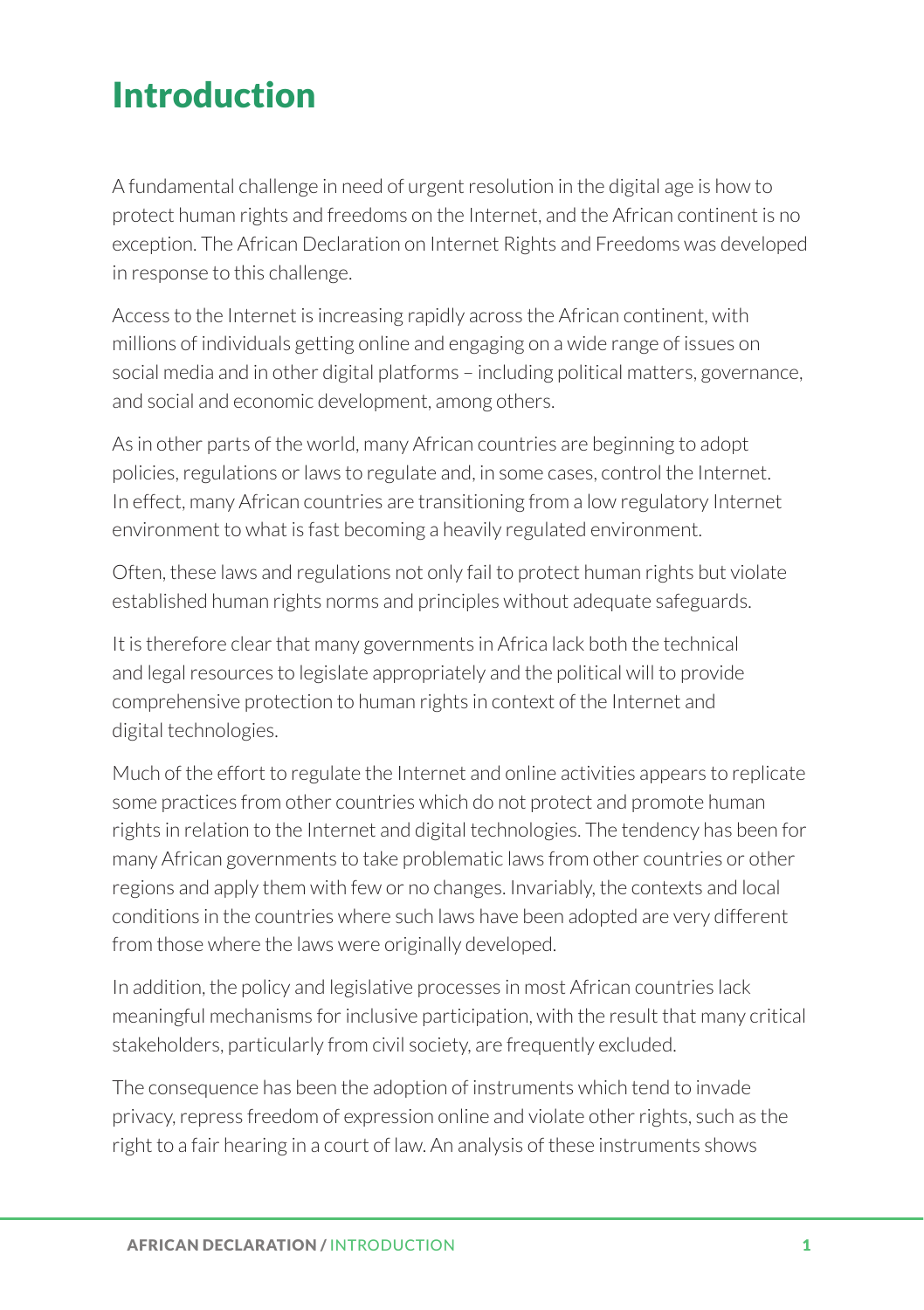that they often impose sanctions to punish certain types of behaviour without the requirement for due process.

Although there is a legitimate desire by governments to curb criminal activities online, particularly financial crimes and terrorist activities, there are also clear instances where the pursuit of these apparently legitimate objectives has been used as a pretext to introduce provisions to curtail criticism of governments.

The African Declaration on Internet Rights and Freedoms therefore seeks to promote human rights standards and principles of openness in Internet policy formulation and implementation on the continent.

The Declaration was motivated by the need to develop and agree on a set of principles which would inform, and hopefully inspire, policy and legislative processes on Internet rights, freedoms and governance in Africa. The principles are expected to have broad application at national, sub-regional and regional levels. In this way, the Declaration aims to cultivate an Internet environment that conforms to established human rights standards and can best meet Africa's social and economic development needs and goals.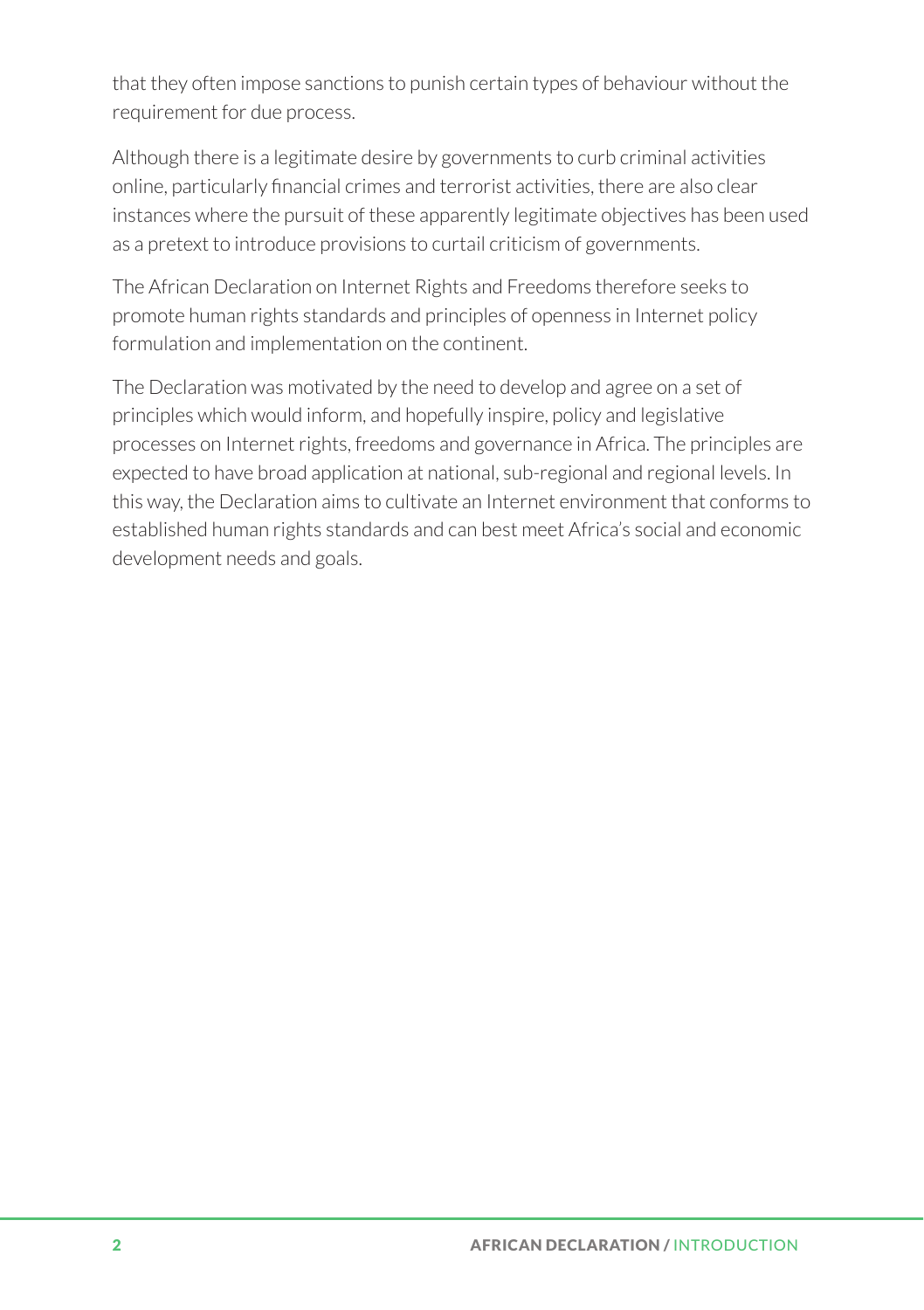# **Contents**

| <b>Introduction</b>                                     | 1              |
|---------------------------------------------------------|----------------|
| <b>Preamble</b>                                         | 4              |
| <b>Key Principles</b>                                   | 6              |
| 1. Openness                                             | 7              |
| 2. Internet Access and Affordability                    | $\overline{7}$ |
| 3. Freedom of Expression                                | 7              |
| 4. Right to Information                                 | 8              |
| 5. Freedom of Assembly and Association and the Internet | 8              |
| 6. Cultural and Linguistic Diversity                    | 8              |
| 7. Right to Development and Access to Knowledge         | 8              |
| 8. Privacy and Personal Data Protection                 | 8              |
| 9. Security, Stability and Resilience of the Internet   | 9              |
| 10. Marginalised Groups and Groups at Risk              | 9              |
| 11. Right to Due Process                                | 9              |
| 12. Democratic Multistakeholder Internet Governance     | 10             |
| 13. Gender Equality                                     | 10             |
| <b>Application of Principles</b>                        | 12             |
| <b>Openness</b>                                         | 13             |
| <b>Internet Access and Affordability</b>                | 13             |
| <b>Freedom of Expression</b>                            | 14             |
| <b>Right to Information</b>                             | 15             |
| Freedom of Assembly and Association and the Internet    | 16             |
| <b>Cultural and Linguistic Diversity</b>                | 17             |
| <b>Right to Development and Access to Knowledge</b>     | 17             |
| <b>Privacy and Personal Data Protection</b>             | 17             |
| Security, Stability and Resilience of the Internet      | 19             |
| <b>Marginalised Groups and Groups at Risk</b>           | 19             |
| <b>Right to Due Process</b>                             | 20             |
| Democratic Multistakeholder Internet Governance         | 20             |
| <b>Gender Equality</b>                                  | 20             |
| <b>Call to Governments and All Other Stakeholders</b>   | 22             |
| Some of the Groups Involved in the African Declaration  | 26             |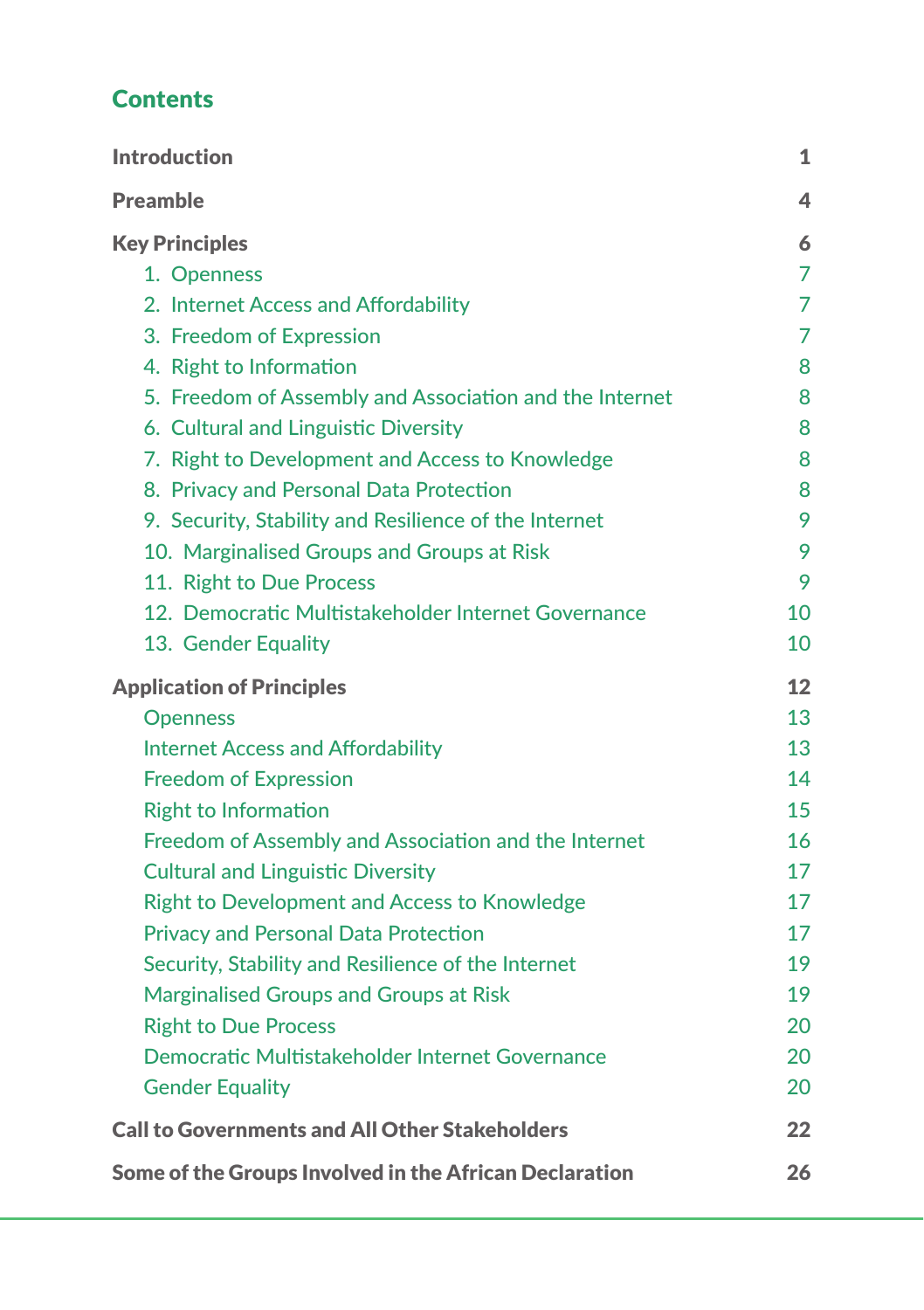# Preamble

**Emphasising** that the Internet is an enabling space and resource for the realisation of all human rights, including the right to hold opinions without interference, the right to freedom of expression and information, the right to freedom of assembly and association, the right to freedom of thought, conscience and religion, the right to be free from discrimination in all forms, the right of ethnic, religious or linguistic minorities to enjoy their own culture, to profess and practise their own religion, or to use their own language, and economic, social and cultural rights;

**Emphasising** that the Internet is particularly relevant to social, economic and human development in Africa;

Affirming that in order to fully benefit from its development potential, the Internet must be accessible, available and affordable for all persons in Africa;

Affirming further that the Internet is a vital tool for the realisation of the right of all people to participate freely in the governance of their country, and to enjoy equal access to public services;

**Recalling** that a number of regional standards are relevant to the protection of human rights on the Internet, in particular the African Charter on Human and Peoples' Rights of 1981, the Windhoek Declaration on Promoting an Independent and Pluralistic African Press of 1991, the African Charter on Broadcasting of 2001, the Declaration of Principles on Freedom of Expression in Africa of 2002, the African Platform on Access to Information Declaration of 2011, and the African Union Convention on Cyber-security and Personal Data Protection of 2014;

**Acknowledging** the roles being played by many African and international organisations, including the African Union Commission, the United Nations Economic Commission for Africa (UNECA), the NEPAD Planning and Coordinating Agency and UNESCO, in promoting access to and use of the Internet in Africa;

**Mindful** of the continuing efforts of international organisations and other stakeholders to develop principles that apply human rights to the Internet, particularly since the Joint Declaration of 2011 concerning Freedom of Expression and the Internet by the four Special Rapporteurs on Freedom of Expression: including the United Nations Human Rights Council resolution of 2012 on The promotion, protection and enjoyment of human rights on the Internet; the UN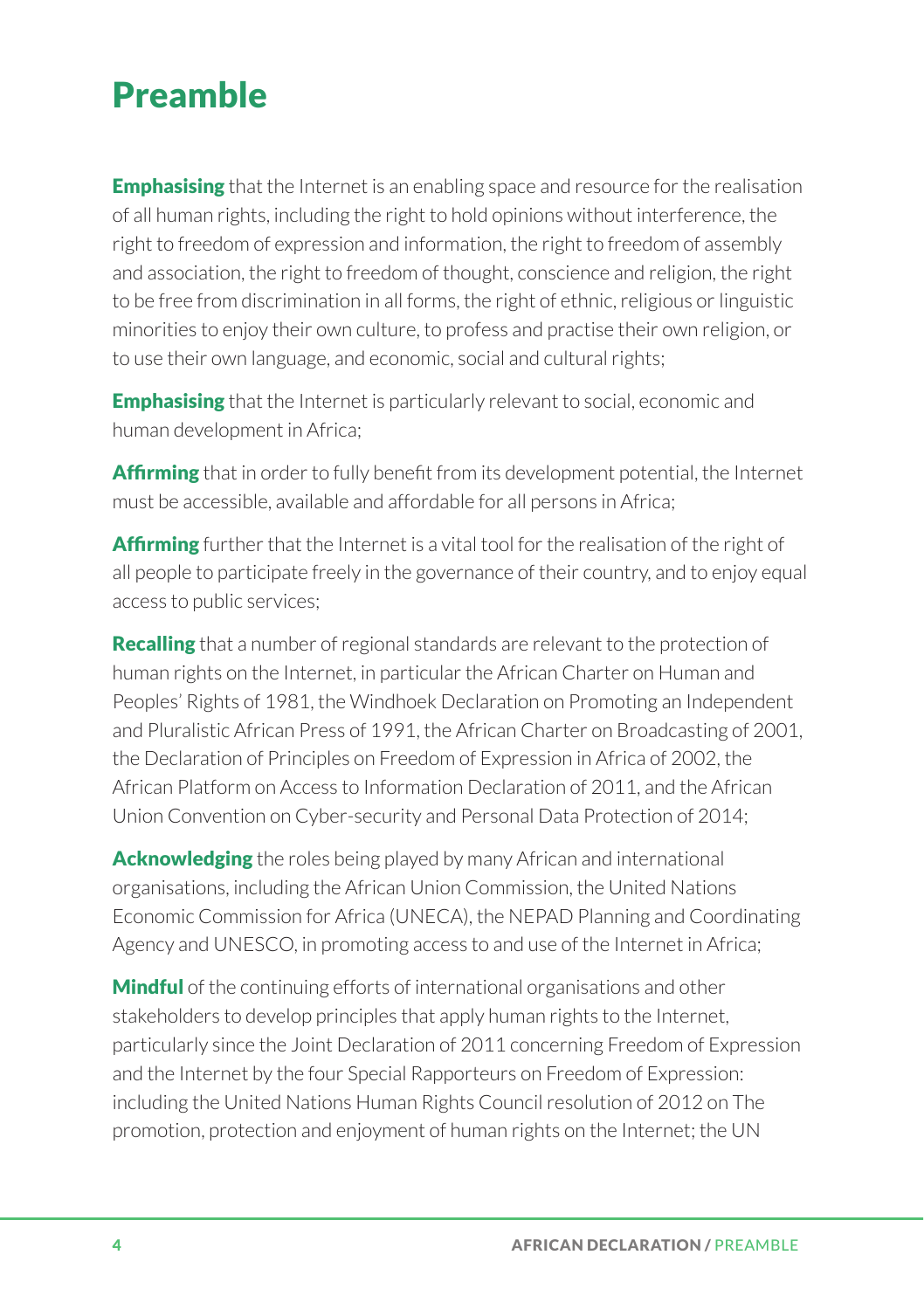General Assembly resolution of 2013 on The right to privacy in the digital age; the UN Human Rights Council Resolution of 2014 on The Internet and Human Rights; the United Nations Guiding Principles on Business and Human Rights; the Johannesburg Principles on Freedom of Expression and National Security; The Right to Share Principles, The Necessary and Proportionate Principles; and the Manila Principles on Intermediary Liability;

**Concerned** by the continuing inequality in access to and use of the Internet, and the increasing use of the Internet by state and non-state actors as a means of violating individual rights to privacy and freedom of expression through mass surveillance and related activities;

Aware that some individuals and groups – in particular women and girls, people with disabilities, ethnic, religious and sexual minorities, and people living in rural areas – might be threatened with exclusion and marginalisation in relation to exercising their human rights in relation to the Internet and digital technologies;

**Emphasising** the responsibility of states to respect, protect and fulfil the human rights of all people;

**Convinced** that it is critical for all African stakeholders to invest in creating an enabling and empowering Internet environment that truly serves the needs of Africans through the adoption and implementation of this Declaration.

#### We herein declare: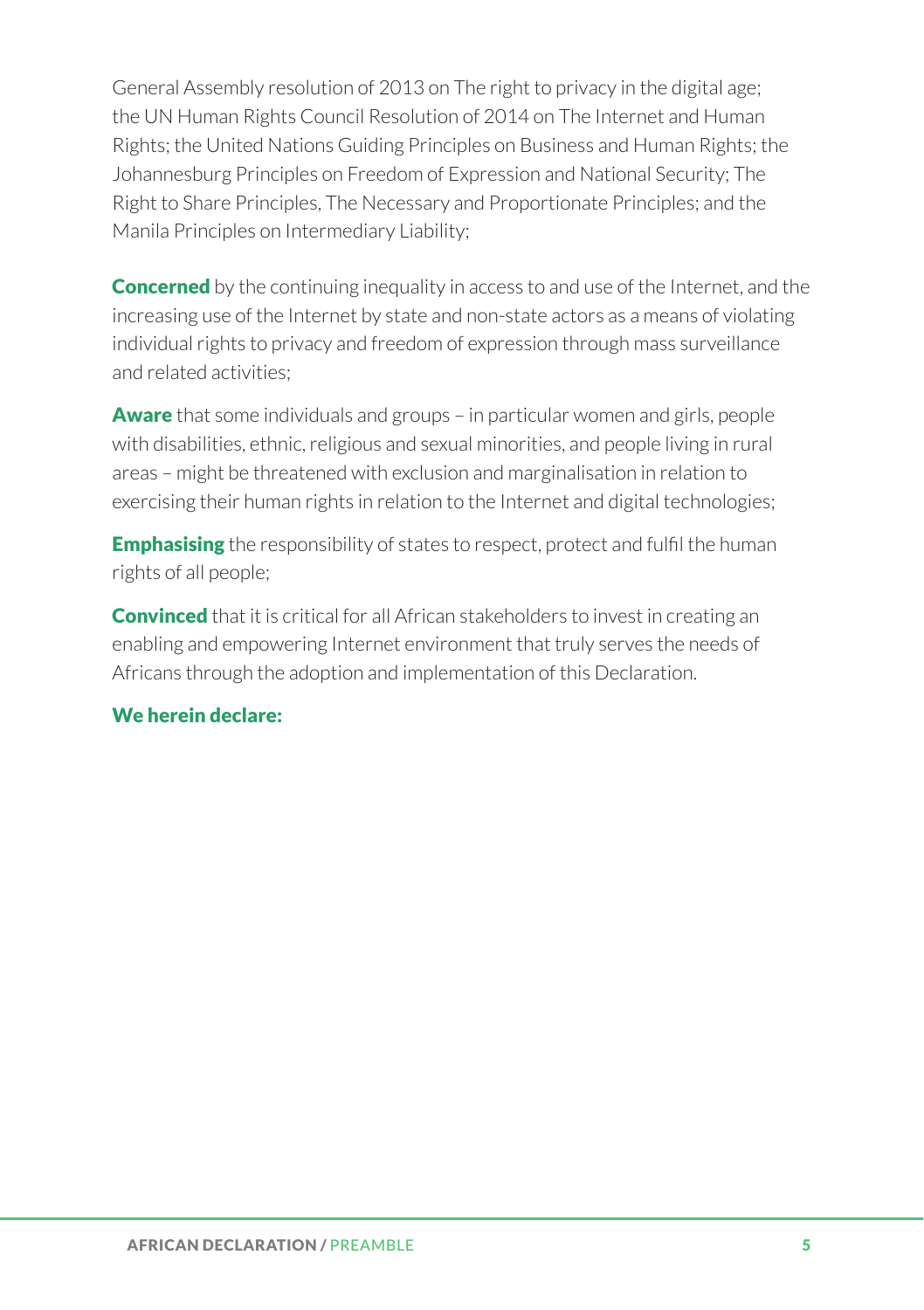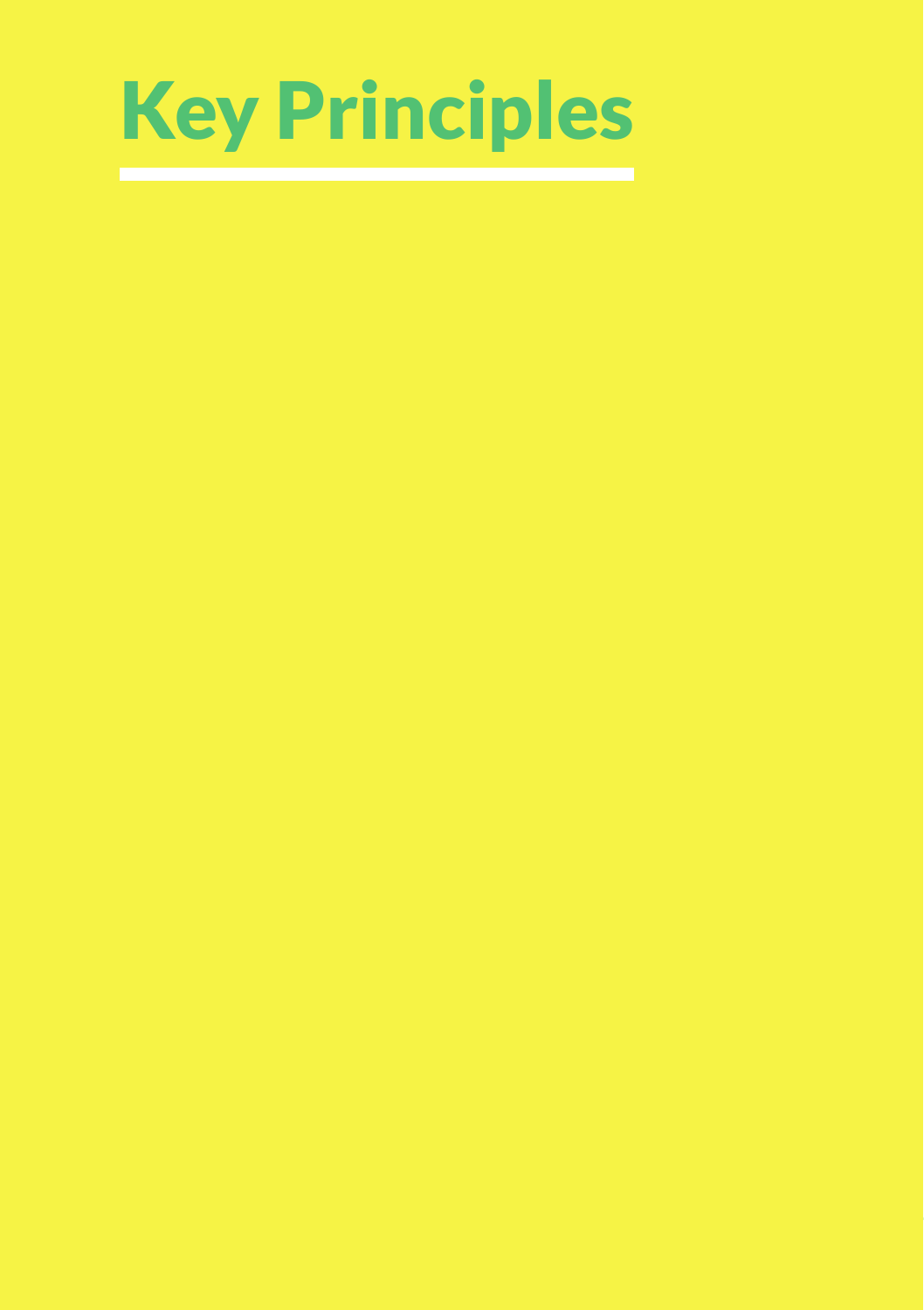# 1. Openness

The Internet should have an open and distributed architecture, and should continue to be based on open standards and application interfaces and guarantee interoperability so as to enable a common exchange of information and knowledge. Opportunities to share ideas and information on the Internet are integral to promoting freedom of expression, media pluralism and cultural diversity. Open standards support innovation and competition, and a commitment to network neutrality promotes equal and non-discriminatory access to and exchange of information on the Internet.

#### 2. Internet Access and Affordability

Access to the Internet should be available and affordable to all persons in Africa without discrimination on any ground such as race, colour, sex, language, religion, political or other opinion, national or social origin, property, birth or other status. Access to the Internet plays a vital role in the full realisation of human development, and facilitates the exercise and enjoyment of a number of human rights and freedoms, including the right to freedom of expression and information, the right to education, the right to assembly and association, the right to full participation in social, cultural and political life and the right to social and economic development.

#### 3. Freedom of Expression

Everyone has the right to hold opinions without interference.

Everyone has a right to freedom of expression; this right shall include freedom to seek, receive and impart information and ideas of all kinds through the Internet and digital technologies and regardless of frontiers.

The exercise of this right should not be subject to any restrictions, except those which are provided by law, pursue a legitimate aim as expressly listed under international human rights law (namely the rights or reputations of others, the protection of national security, or of public order, public health or morals) and are necessary and proportionate in pursuance of a legitimate aim.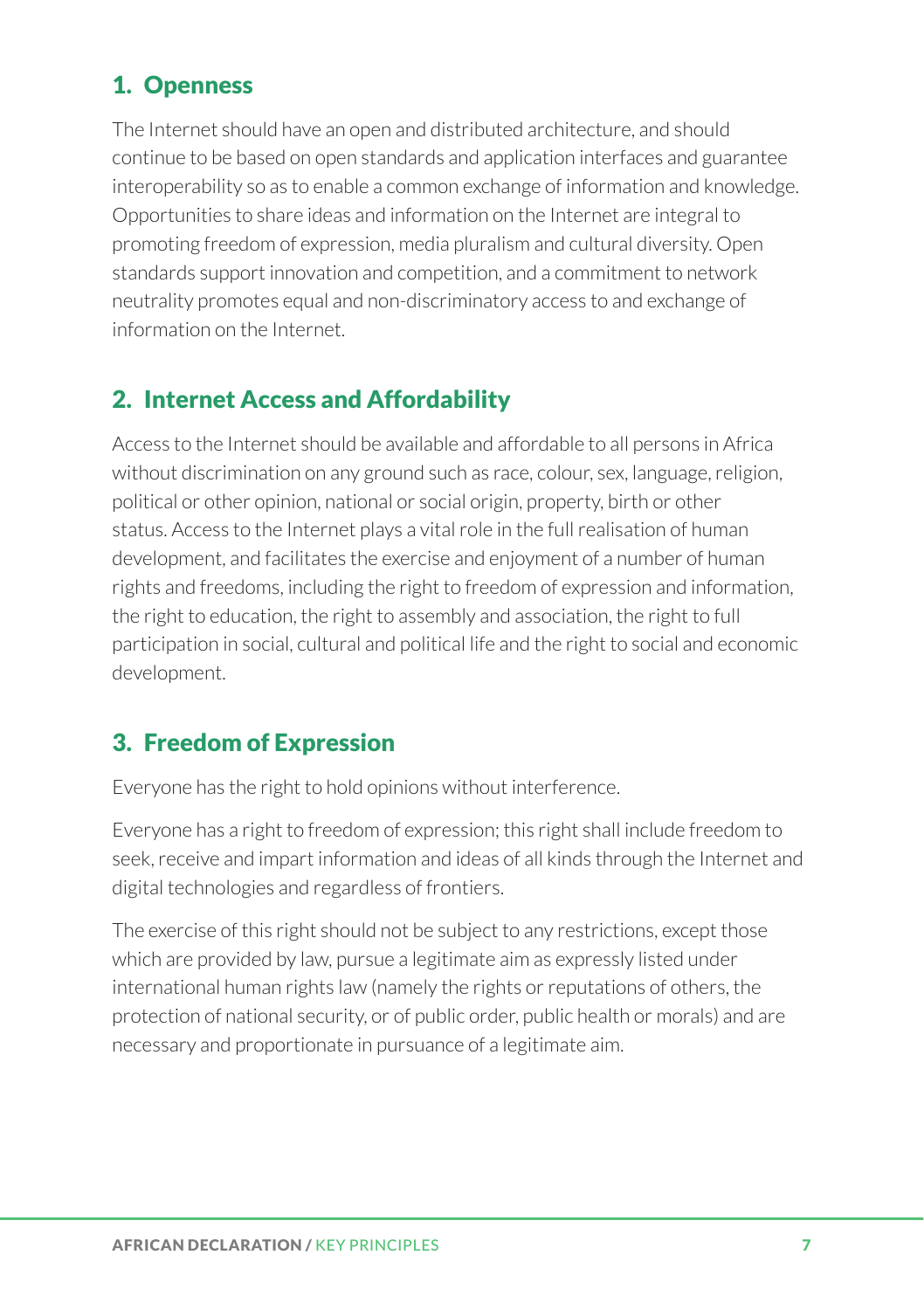# 4. Right to Information

Everyone has the right to access information on the Internet. All information, including scientific and social research, produced with the support of public funds, should be freely available to all, including on the Internet.

# 5. Freedom of Assembly and Association and the Internet

Everyone has the right to use the Internet and digital technologies in relation to freedom of assembly and association, including through social networks and platforms.

No restrictions on usage of and access to the Internet and digital technologies in relation to the right to freedom of assembly and association may be imposed unless the restriction is prescribed by law, pursues a legitimate aim as expressly listed under international human rights law (as specified in Principle 3 of this Declaration) and is necessary and proportionate in pursuance of a legitimate aim.

# 6. Cultural and Linguistic Diversity

Individuals and communities have the right to use their own language or any language of their choice to create, share and disseminate information and knowledge through the Internet.

Linguistic and cultural diversity enriches the development of society. Africa's linguistic and cultural diversity, including the presence of all African and minority languages, should be protected, respected and promoted on the Internet.

# 7. Right to Development and Access to Knowledge

Individuals and communities have the right to development, and the Internet has a vital role to play in helping to achieve the full realisation of nationally and internationally agreed sustainable development goals. It is a vital tool for giving everyone the means to participate in development processes.

# 8. Privacy and Personal Data Protection

Everyone has the right to privacy online, including the right to the protection of personal data concerning him or her. Everyone has the right to communicate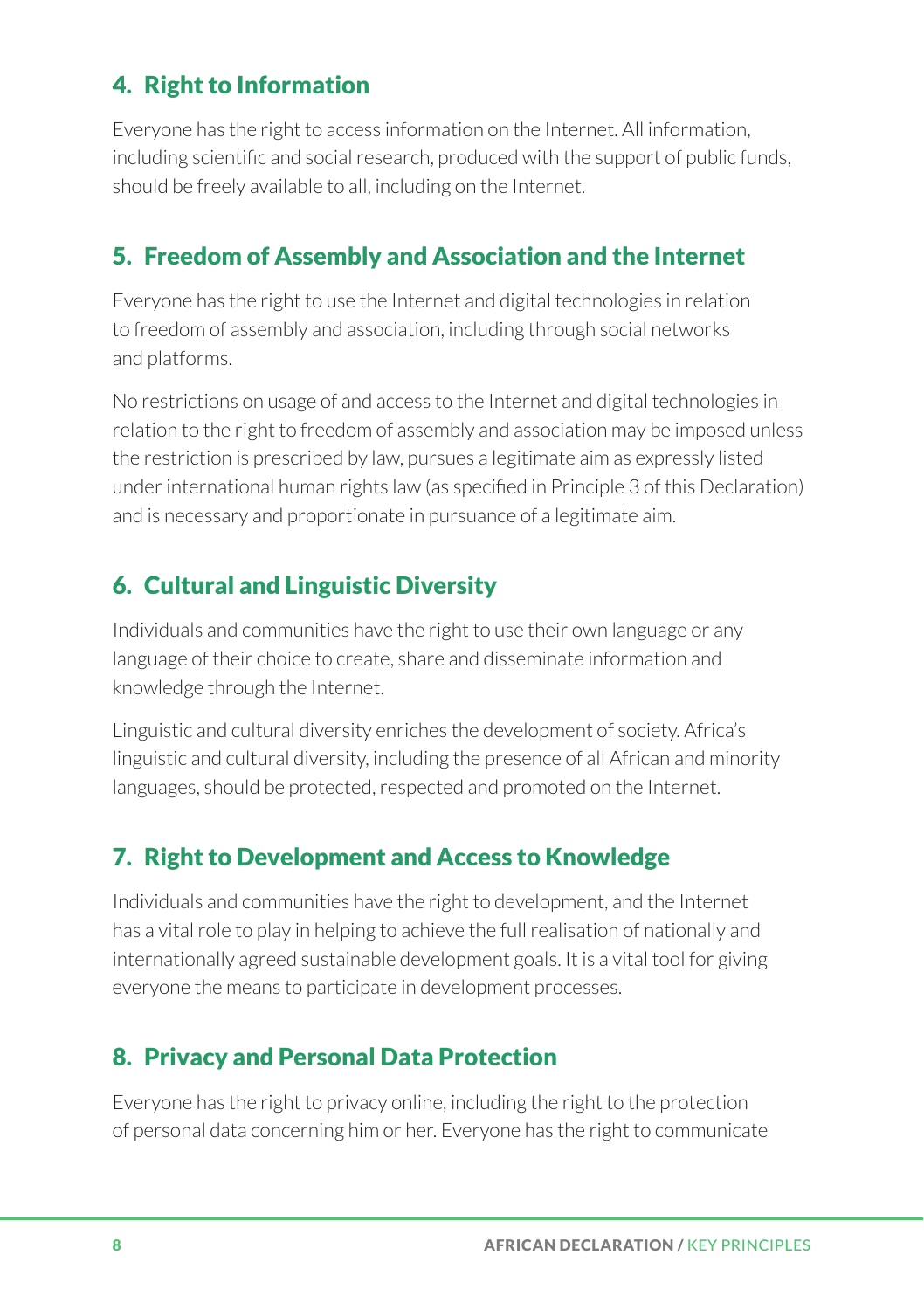anonymously on the Internet, and to use appropriate technology to ensure secure, private and anonymous communication.

The right to privacy on the Internet should not be subject to any restrictions, except those that are provided by law, pursue a legitimate aim as expressly listed under international human rights law, (as specified in Article 3 of this Declaration) and are necessary and proportionate in pursuance of a legitimate aim.

#### 9. Security, Stability and Resilience of the Internet

Everyone has the right to benefit from security, stability and resilience of the Internet. As a universal global public resource, the Internet should be a secure, stable, resilient, reliable and trustworthy network. Different stakeholders should continue to cooperate in order to ensure effectiveness in addressing risks and threats to security and stability of the Internet.

Unlawful surveillance, monitoring and interception of users' online communications by state or non-state actors fundamentally undermine the security and trustworthiness of the Internet.

# 10. Marginalised Groups and Groups at Risk

The rights of all people, without discrimination of any kind, to use the Internet as a vehicle for the exercise and enjoyment of their human rights, and for participation in social and cultural life, should be respected and protected.

#### 11. Right to Due Process

Everyone has the right to due process in relation to any legal claims or violations of the law regarding the Internet.

Standards of liability, including defences in civil or criminal cases, should take into account the overall public interest in protecting both the expression and the forum in which it is made; for example, the fact that the Internet operates as a sphere for public expression and dialogue.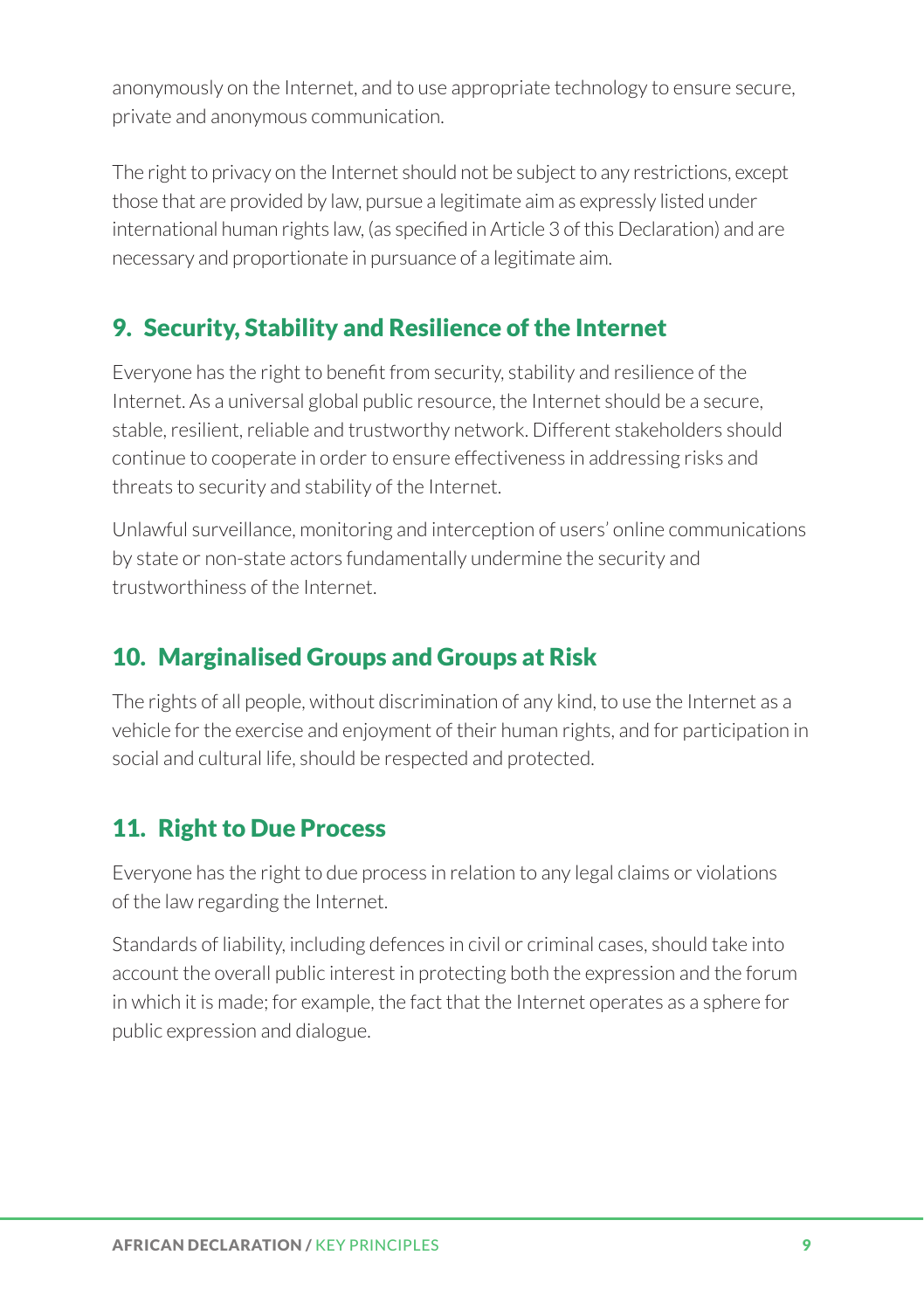#### 12. Democratic Multistakeholder Internet Governance

Everyone has the right to participate in the governance of the Internet. The Internet should be governed in such a way as to uphold and expand human rights to the fullest extent possible. The Internet governance framework must be open, inclusive, accountable, transparent and collaborative.

# 13. Gender Equality

To help ensure the elimination of all forms of discrimination on the basis of gender, women and men should have equal access to learn about, define, access, use and shape the Internet. Efforts to increase access should therefore recognise and redress existing gender inequalities, including women's under-representation in decision-making roles, especially in Internet governance.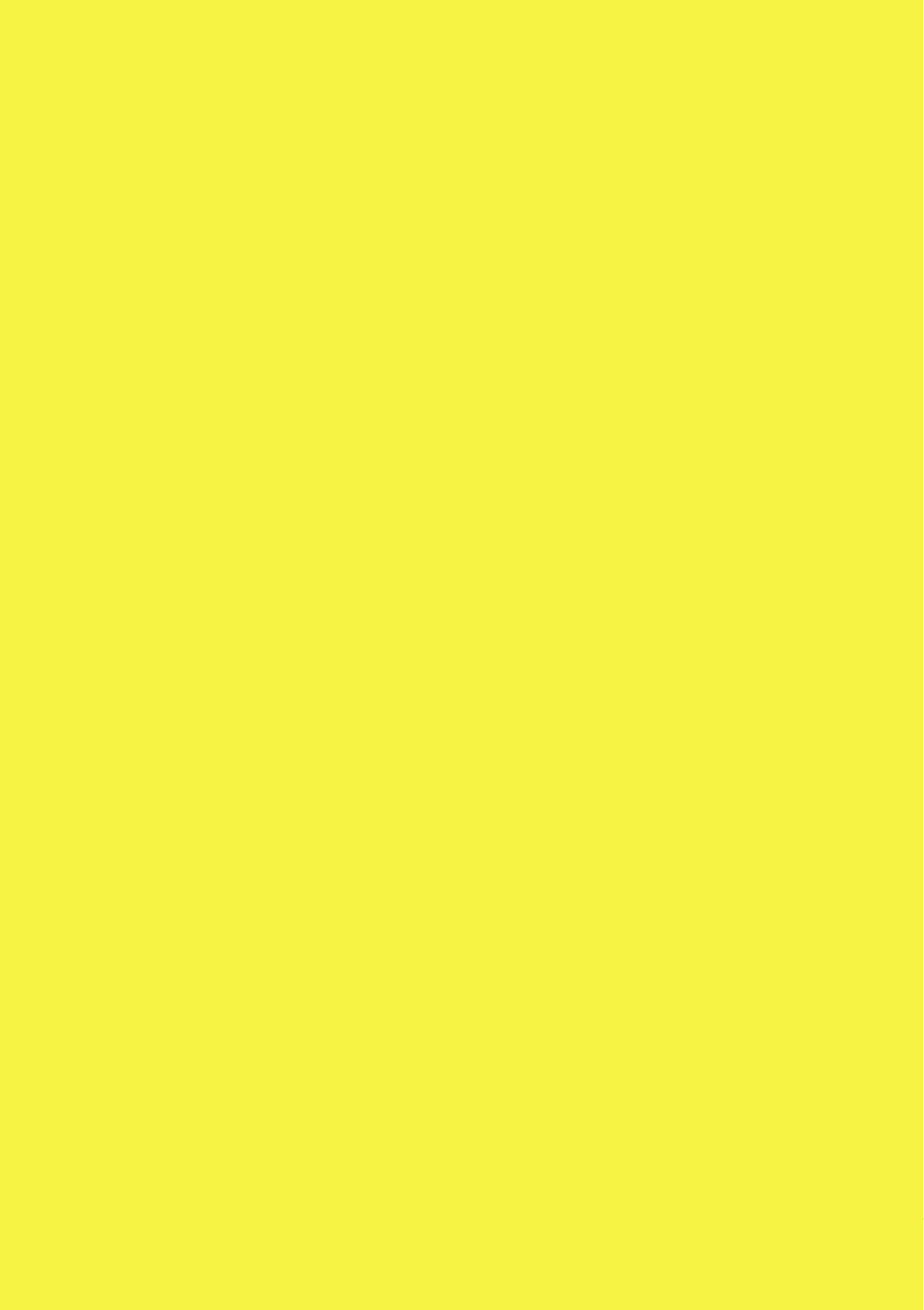# Application of Principles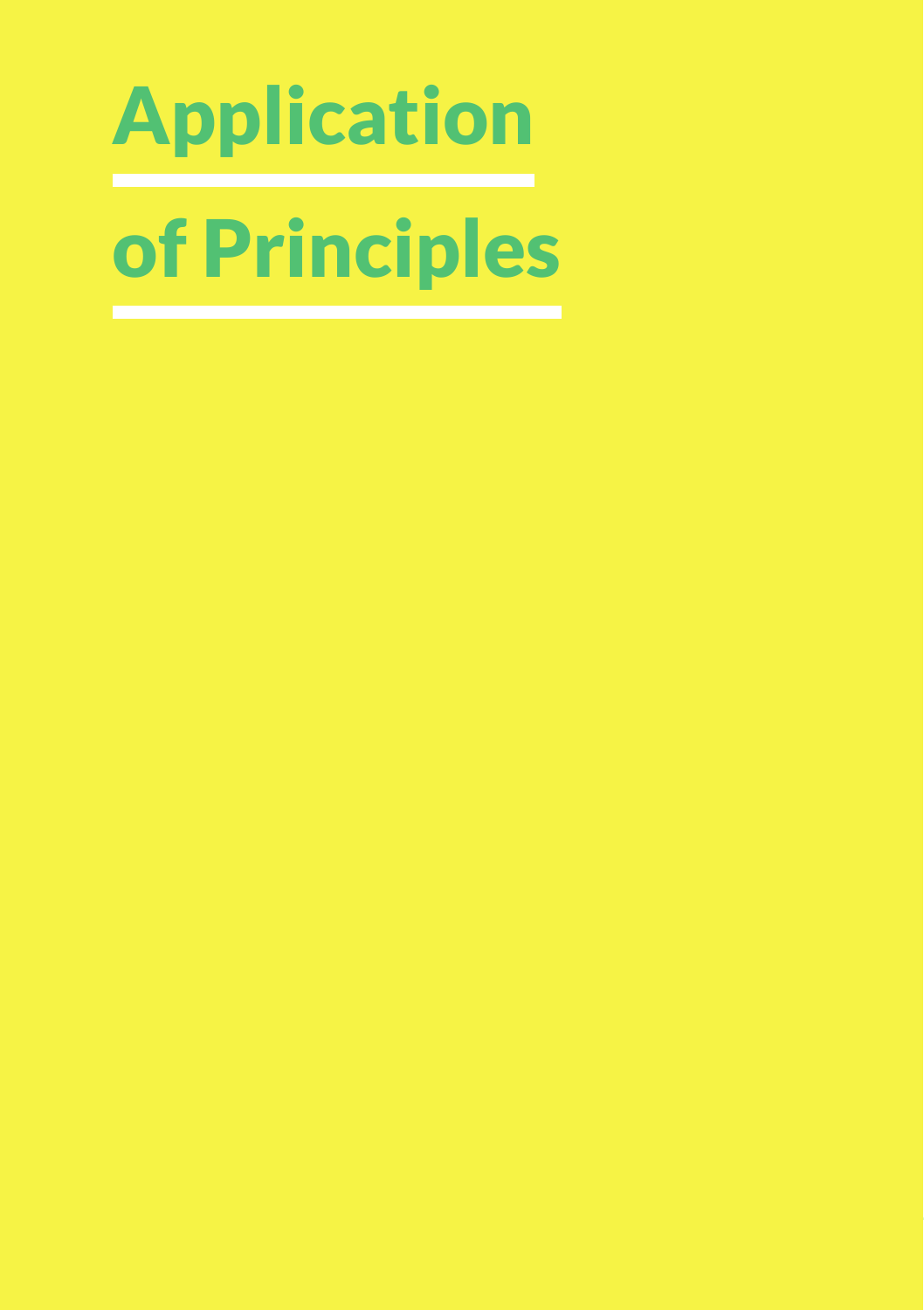#### Realising these Principles on the Internet requires:

#### **Openness**

In accordance with the principle of network neutrality, all data on the Internet must be treated in an equal and non-discriminatory manner, and shall not be charged differentially, according to user, content, site, platform, application, type of attached equipment, and modes of communication.

The architecture of the Internet is to be preserved as a vehicle for free, open, equal and non-discriminatory exchange of information, communication and culture. There should be no special privileges for, or obstacles against, the exchange of information online or any party or content on economic, social, cultural or political grounds. However, nothing in this Declaration may be interpreted as preventing affirmative action aimed at ensuring substantive equality for marginalised peoples or groups.

#### Internet Access and Affordability

Access and affordability policies and regulations that foster universal and equal access to the Internet, including fair and transparent market regulation, universal service requirements and licensing agreements, must be adopted.

Direct support to facilitate high-speed Internet access, such as by establishing necessary infrastructure and infrastructure facilities, including access to openly licensed or unlicensed spectrum, electricity supply, community-based ICT centres, libraries, community centres, clinics and schools, is crucial to making the Internet accessible to and affordable for all.

Equally important is support for the establishment of national and regional Internet exchange points (IXPs) to rationalise and reduce the cost of Internet traffic at national, local and sub-regional levels. It is also essential to address the gender digital divide, with factors such as level of employment, education, poverty, literacy and geographical location resulting in African women having lower levels of access than men.

The sharing of best practices about how to improve Internet access for all sectors of society should be encouraged among African states.

These efforts should be geared towards ensuring the best possible level of Internet connectivity at affordable and reasonable costs for all, with particular initiatives for unserved and underserved areas and communities.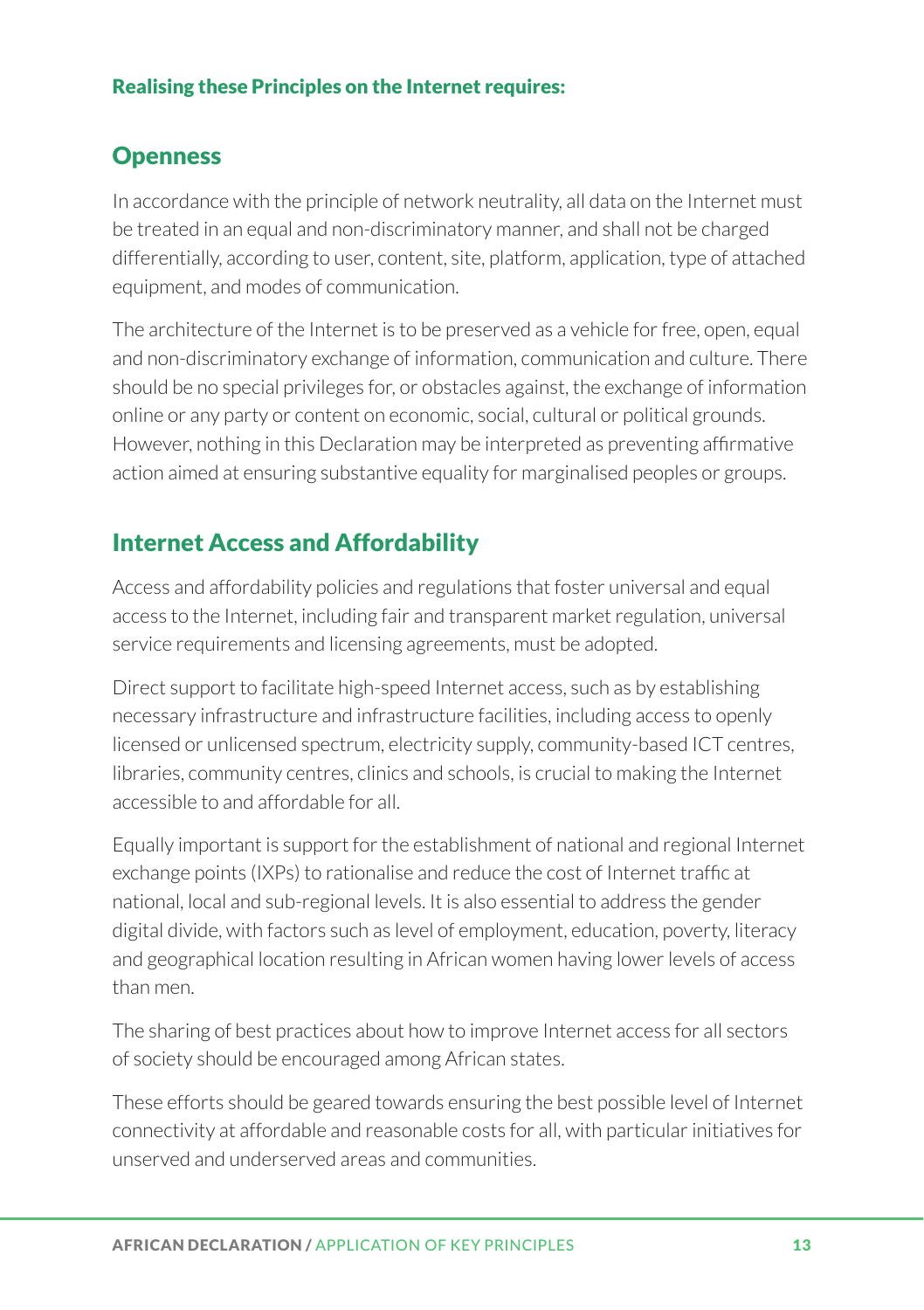The cutting off or slowing down of access to the Internet, or parts of the Internet, for whole populations or segments of the public, should not be permitted on any grounds, including public order or national security grounds.

Internet intermediaries should be required to be transparent about any traffic or information management practices they employ, and relevant information on such practices should be made available in a form that is accessible to all stakeholders.

# Freedom of Expression

Content blocking, filtering, removal and other technical or legal limits on access to content constitute serious restrictions on freedom of expression and can only be justified if they strictly comply with international human rights law as reiterated in Article 3 of this Declaration. Mandatory blocking of entire websites, IP addresses, ports, network protocols or types of uses (such as social networking) is an extreme measure – analogous to banning a newspaper or broadcaster – which can only be justified in accordance with international standards, for example where necessary to protect children against sexual abuse.

Content filtering systems which are imposed by a government or commercial service provider and which are not end-user controlled are a form of prior censorship and are not justifiable as a restriction on freedom of expression.

Products designed to facilitate end-user filtering should be required to be accompanied by clear information to end-users about how they work and their potential pitfalls in terms of over-inclusive filtering.

No-one should be held liable for content on the Internet of which they are not the author. To the extent that intermediaries operate self-regulatory systems, and/or make judgement calls on content and privacy issues, all such decisions should be made taking into account the need to protect expression that is legitimate under the principles provided for under international human rights standards, including the Manila Principles on Intermediary Liability. Processes developed by intermediaries should be transparent and include provisions for appeals.

States have a positive obligation to take steps to prevent violent attacks against anyone on their territory. These obligations take on a particular importance when individuals are attacked for exercising their right to freedom of expression online. States must create a favourable environment for participation in public debate by all the persons concerned, enabling them to express their opinions and ideas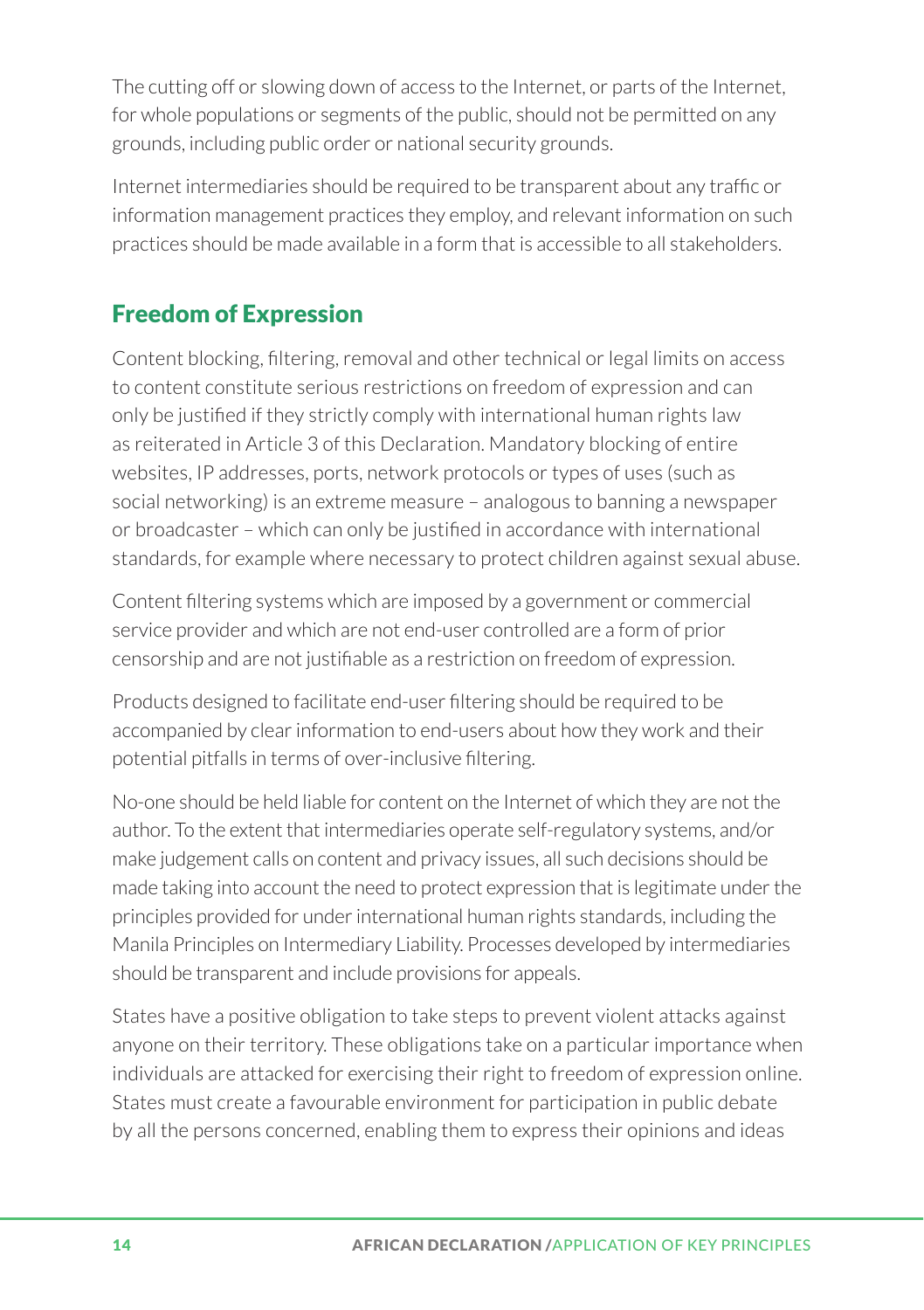without fear. When an attack takes place, states must launch an independent, speedy and effective investigation in order to bring both the perpetrators and the instigators to justice. They must also ensure that victims can obtain appropriate and holistic remedies for what they have suffered.

Journalists, media workers and other communicators who contribute to shaping public debate and public opinion on the Internet should be recognised as actors who enable the formation of opinions, ideas, decision-making and democracy. Attacks on all who engage in journalistic activities as a result of their work constitute attacks on the right to freedom of expression. In addition, guidelines for the protection of those who gather and disseminate information to the public, including journalists, women's rights and human rights defenders, should be put in place to ensure their safety. Such guidelines should be formulated with a view to harmonising legislative frameworks, practice, applicable regional and international standards, and law-enforcement processes at national level.

Actions should be initiated or intensified to implement such guidelines and best practices through appropriate efforts by states and other actors, including through regional cooperation, and the provision of technical assistance programmes and activities.

States should review and reform their legislation related to freedom of expression online and ensure this legislation fully complies with international standards. In particular, criminal defamation, sedition and speech related offences should be abolished, including their application on the Internet.

Rights of all to engage in individual or collective expression of oppositional, dissenting, reactive or responsive views, values or interests through the Internet should be respected. Everyone should have a right to use the Internet as a tool and/ or platform for a protest action.

#### Right to Information

The Internet offers new opportunities to access information, and for governments to communicate with people, through the use of open data. Open data and new forms of online consultation can empower people to take a more active part in public affairs.

Data and information held by governments should be made publicly accessible, including being released proactively and routinely, except where legitimate grounds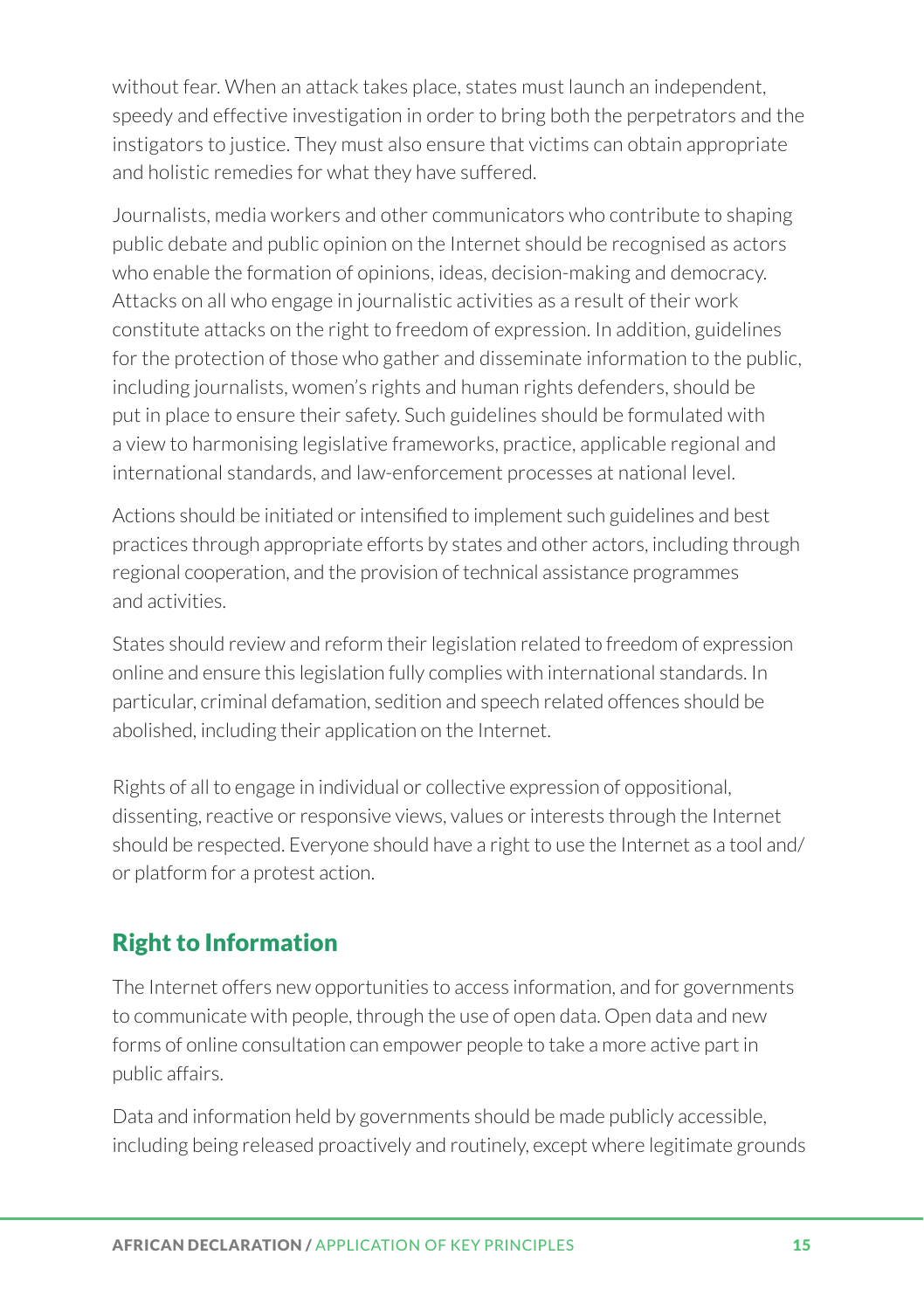for restricting access comply with the rule of law, including relevant freedom of information legislation.

Public authorities and private bodies which perform public functions, provide public services or utilise public funds have a duty to collect and maintain information on their operations and activities on behalf of their population. They also have an obligation to respect minimum standards in relation to the management of this information to ensure that it may easily be made accessible to all. States and relevant non-state actors should demonstrate good practices in the management of data. The use and re-use of government-held data and information should be available free of charge wherever practical. If not, pricing should be transparent, reasonable, the same for all users, and not designed as a barrier to the use or re-use of the data.

Copyrighted materials held by public bodies should be licensed for re-use in accordance with relevant access to information laws and licensing frameworks.

The existing obligation on public bodies to share all information produced with the support of public funds, subject only to clearly defined rules set out in law, as established by the Declaration of Principles on Freedom of Expression in Africa, shall extend to the proactive release of such information on the Internet in openly licensed, freely re-useable formats.

# Freedom of Assembly and Association and the Internet

The Internet can augment the opportunities and capabilities of individuals and groups to form associations and to manage organisations and associations. It can increase the membership and reach of associations by allowing groups of people to communicate despite physical boundaries. It provides new tools for those organising assemblies offline, as well as the possibility of conducting assemblies and protests online.

Hence, everyone should enjoy unrestricted access to the Internet. Any shutting down or blocking of access to social networking platforms, and in fact the Internet in general, constitutes a direct interference with this right. Free and open access to the Internet must therefore be protected at all times.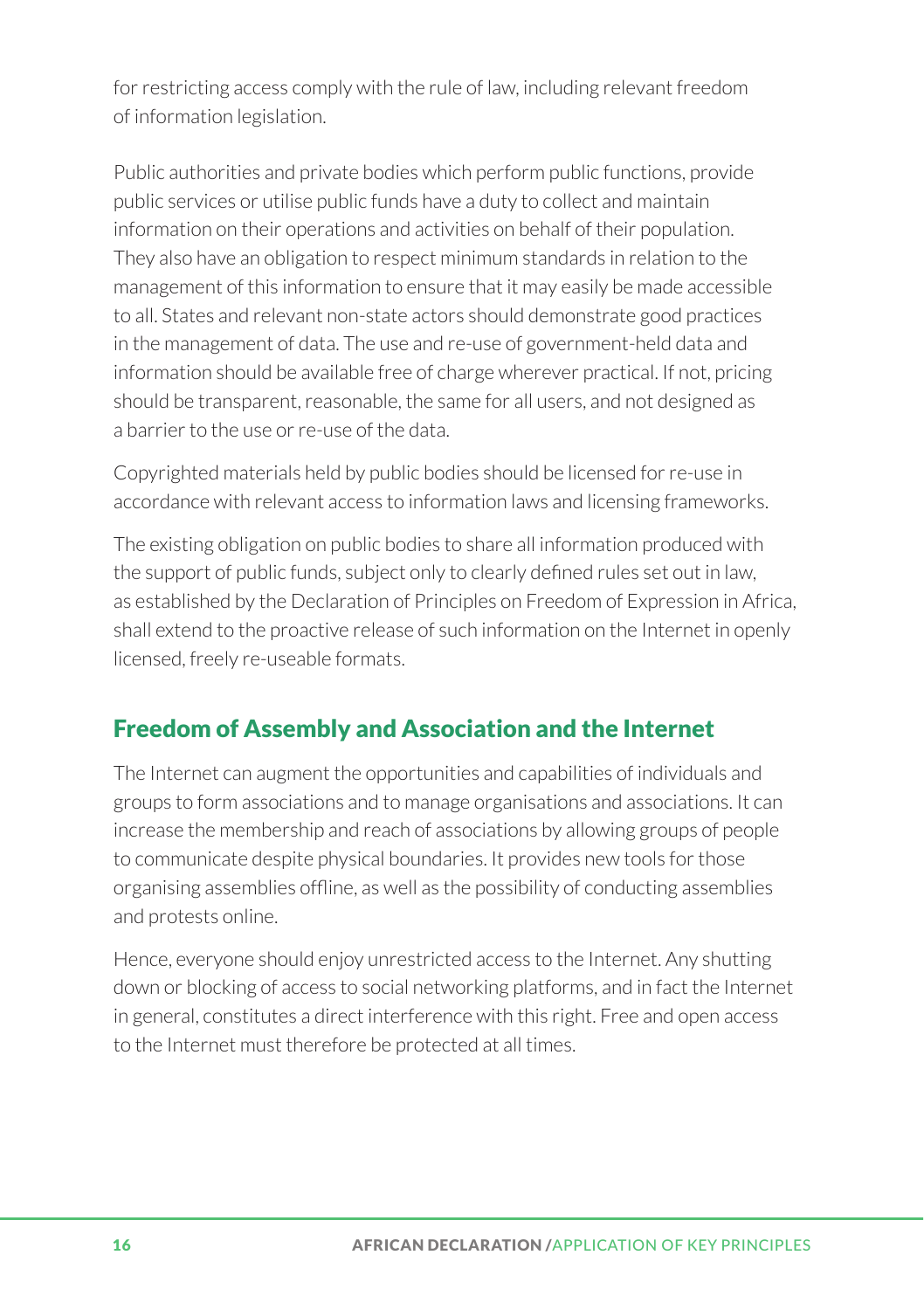# Cultural and Linguistic Diversity

The linguistic and cultural diversity which exists on the African continent must be promoted and reflected online. This requires states to put in place comprehensive policies, and allocation of resources, to support the development and use of tools to facilitate linguistic diversity on the Internet. This includes the promotion of technology and content required to access and use domain names, software, services and content in all languages and scripts. Special attention should be given to promoting access in minority languages.

There is a need to promote free or low-cost training opportunities and methodologies and materials for minority-language speakers on using the Internet.

Diversity of content should also be preserved and promoted, including by encouraging diverse groups and communities to share their content online and through the digitisation of educational, scientific and cultural heritage.

#### Right to Development and Access to Knowledge

Developing media and information literacy is essential in ensuring that consumers of media products have the skills to find evaluate and engage with various types of information, including those relevant for their social, economic, cultural and political development.

Information and communication technologies should be designed, developed and implemented in a manner that contributes to sustainable human development and empowerment. Accordingly, policies should be adopted to create an environment which enables various actors to pursue initiatives in this regard.

Media and information literacy programmes should be instituted in schools and in other public institutions. Where practical, school children and other learners should have access to Internet-enabled devices. There is also a need for policies that improve girls' access to quality education and ICT, gender mainstreaming in Science, Technology, Engineering and Mathematics (STEM) policies, and family-friendly policies in STEM workplaces.

#### Privacy and Personal Data Protection

Personal data or information shall only be collected and/or processed by states and non-state actors such as access providers, mail providers, hosts and other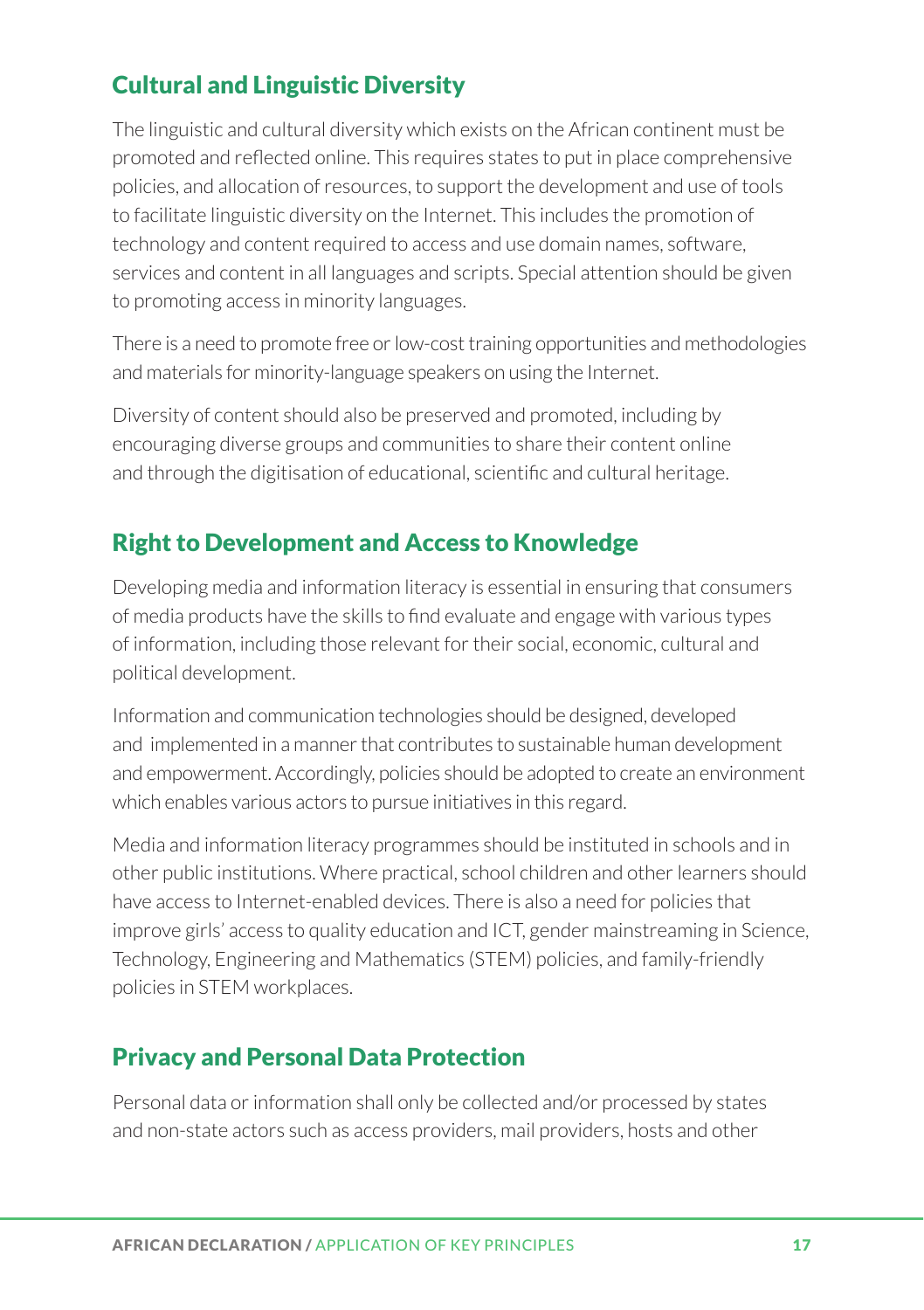intermediaries, in compliance with well-established data protection principles, including the following: personal data or information must be processed fairly and lawfully; personal data or information must be obtained only for one or more specified and lawful purposes; personal data or information must not be excessive in relation to the purpose or purposes for which they are processed; and personal data or information must be deleted when no longer necessary for the purposes for which it is collected.

The collection, retention, use and disclosure of personal data or information must comply with a transparent privacy policy which allows people to find out what data or information is collected about them, to correct inaccurate information, and to protect such data or information from disclosure that they have not authorised. The public should be warned about the potential for misuse of data that they supply online. Government bodies and non-state actors collecting, retaining, processing or disclosing data have a responsibility to notify the concerned party when the personal data or information collected about them has been abused, lost or stolen.

Mass or indiscriminate surveillance of individuals or the monitoring of their communications, constitutes a disproportionate interference, and thus a violation, of the right to privacy, freedom of expression and other human rights. Mass surveillance shall be prohibited by law.

The collection, interception and retention of communications data amounts to an interference with the right to privacy and freedom of expression whether or not the data is subsequently examined or used.

In order to meet the requirements of international human rights law, targeted surveillance of online communications must be governed by clear and transparent laws which, at a minimum, comply with the following basic principles: first, communications surveillance must be both targeted and based on reasonable suspicion of commission or involvement in the commission of serious crime; second, communications surveillance must be judicially authorised and individuals placed under surveillance must be notified that their communications have been monitored as soon as practicable after the conclusion of the surveillance operation; third, the application of surveillance laws must be subject to strong parliamentary oversight to prevent abuse and ensure the accountability of intelligence services and law enforcement agencies.

It should also be recognised that for the enjoyment of their right to privacy, individuals must be protected from unlawful surveillance by other individuals,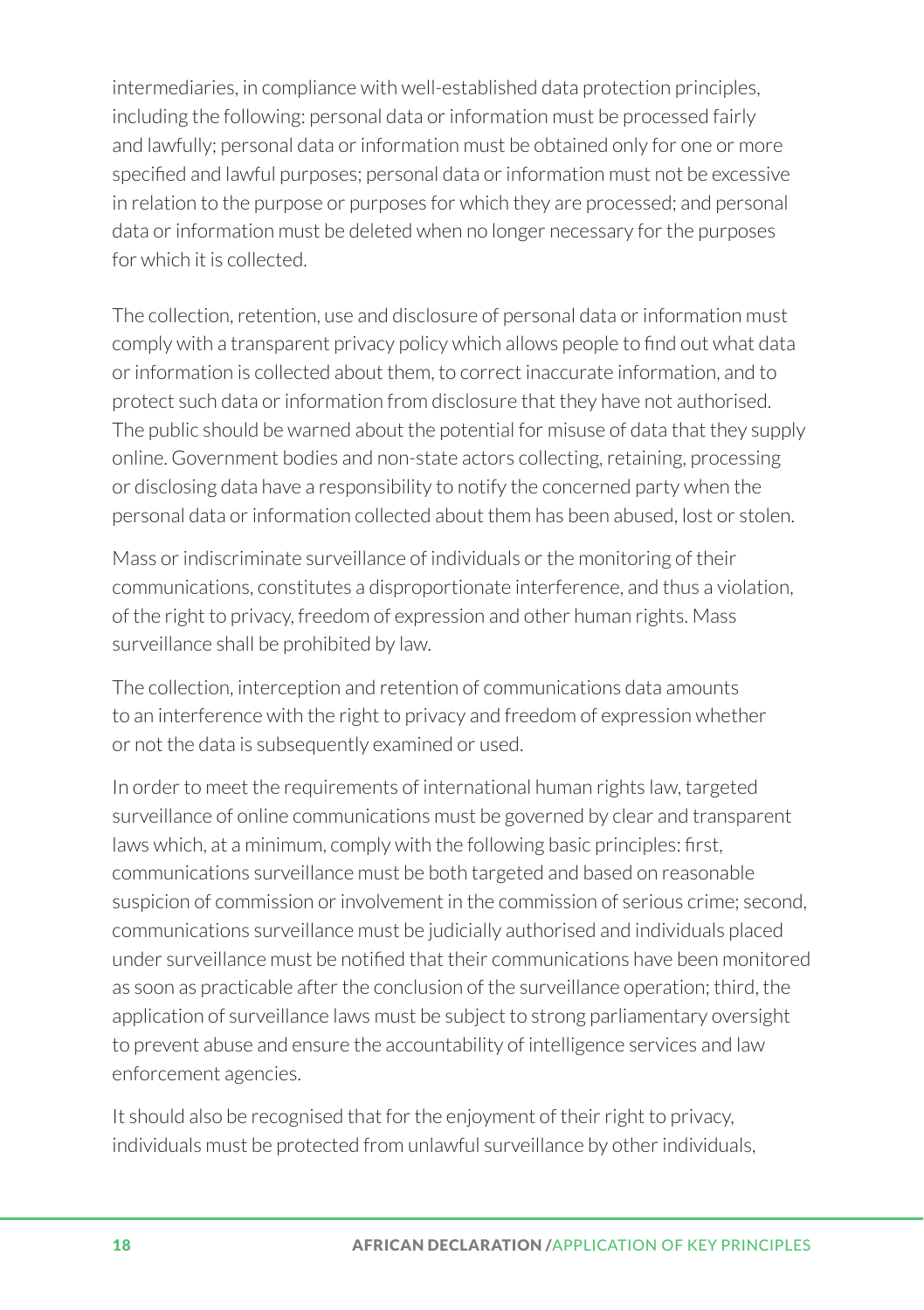private entities or institutions, including in their place of work or study and in public Internet access points.

#### Security, Stability and Resilience of the Internet

Everyone has the right to enjoy secure connections to and on the Internet including protecting from services and protocols that threaten the security, stability and resilience of the Internet.

Security, stability and resilience of the Internet must be protected and technical attacks against information systems should be prevented. Encryption is one of the key ways in which this can be achieved.

States should recognise in their legislation and practices that encryption is a basic requirement for the protection of the confidentiality and security of information. In particular, States should promote end-to-end encryption as the basic standard for the protection of the rights to freedom of expression and privacy online, and promote the use of open source software.

At the same time, States should refrain from adopting measures requiring or promoting technical backdoors to be installed in hardware and software encryption products. They should repeal laws banning the use of encrypted products, particularly by end-users, or laws requiring government authorisation for the use of encrypted products.

Companies should also refrain from weakening technical standards and roll out the provision of services with strong end-to-end encryption.

Initiatives to improve security of the Internet and address digital security threats should involve appropriate collaboration between governments, private sector, civil society, academia and the technical community.

#### Marginalised Groups and Groups at Risk

States and non-state actors shall respect and protect the right of all individuals to have access to and use the Internet. Special attention should be paid to the needs of groups at risk of discrimination in the enjoyment of their human rights, including women, the elderly, young people and children; minorities, including ethnic, linguistic, sexual and religious minorities; and other marginalised groups such as indigenous people, persons with disabilities, and rural communities/people living in rural areas.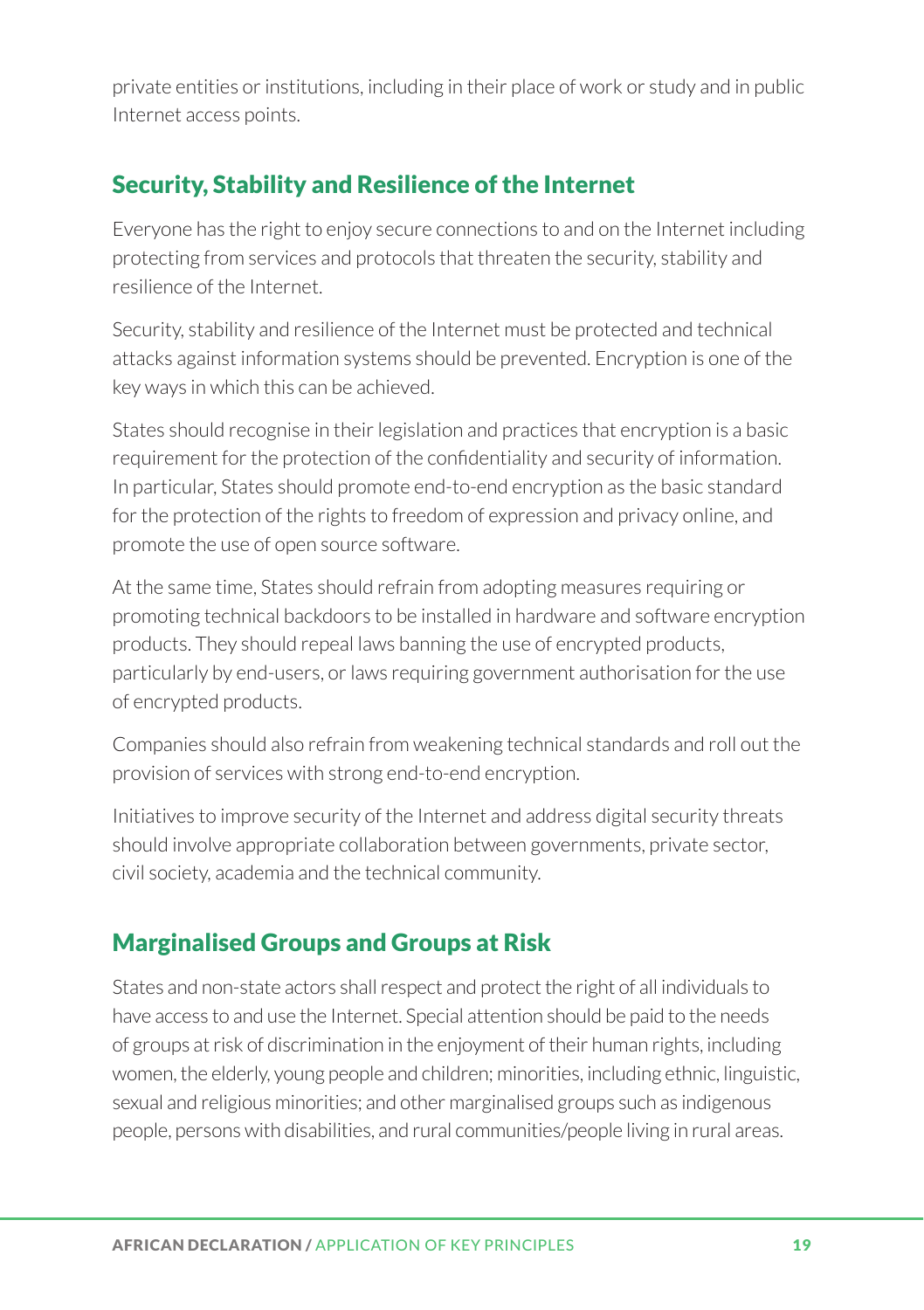#### Right to Due Process

States must respect the right of every individual to equal protection under the law. This means that no one can be arbitrarily detained or punished for any action, including in relation to any legal claims or violations of the law regarding the Internet. Protection of this right requires entitlement to a fair and public hearing within a reasonable time by an independent, competent and impartial tribunal established by law. The court concerned should ensure that adequate relief is possible when dealing with a matter.

Jurisdiction in legal cases relating to Internet content should be restricted to States to which those cases have a real and substantial connection, normally because the author is established there, the content is uploaded there and/or the content is specifically directed at that State. Private parties should only be able to bring a case in a given jurisdiction where they can establish that they have suffered substantial harm in that jurisdiction.

For content that was uploaded in substantially the same form and at the same place, limitation periods for bringing legal cases should start to run from the first time the content was uploaded and only one action for damages should be allowed to be brought in respect of that content, where appropriate by allowing for damages suffered in all jurisdictions to be recovered at one time (the 'single publication' rule).

#### Democratic Multistakeholder Internet Governance

It is important that multistakeholder decisions and policy formulations are improved at the national level in order to ensure the full participation of all interested parties. Independent, well-resourced, multistakeholder bodies should be established to guide Internet policy at the national level.

National Internet governance mechanisms should serve as a link between local concerns and regional and global governance mechanisms, including on the evolution of the Internet governance regime.

# Gender Equality

Aside from addressing the gender digital divide (mentioned under Principle 2 and 13 of this Declaration), the creation and promotion of online content that reflects women's voices and needs, and promotes and supports women's rights, should be encouraged.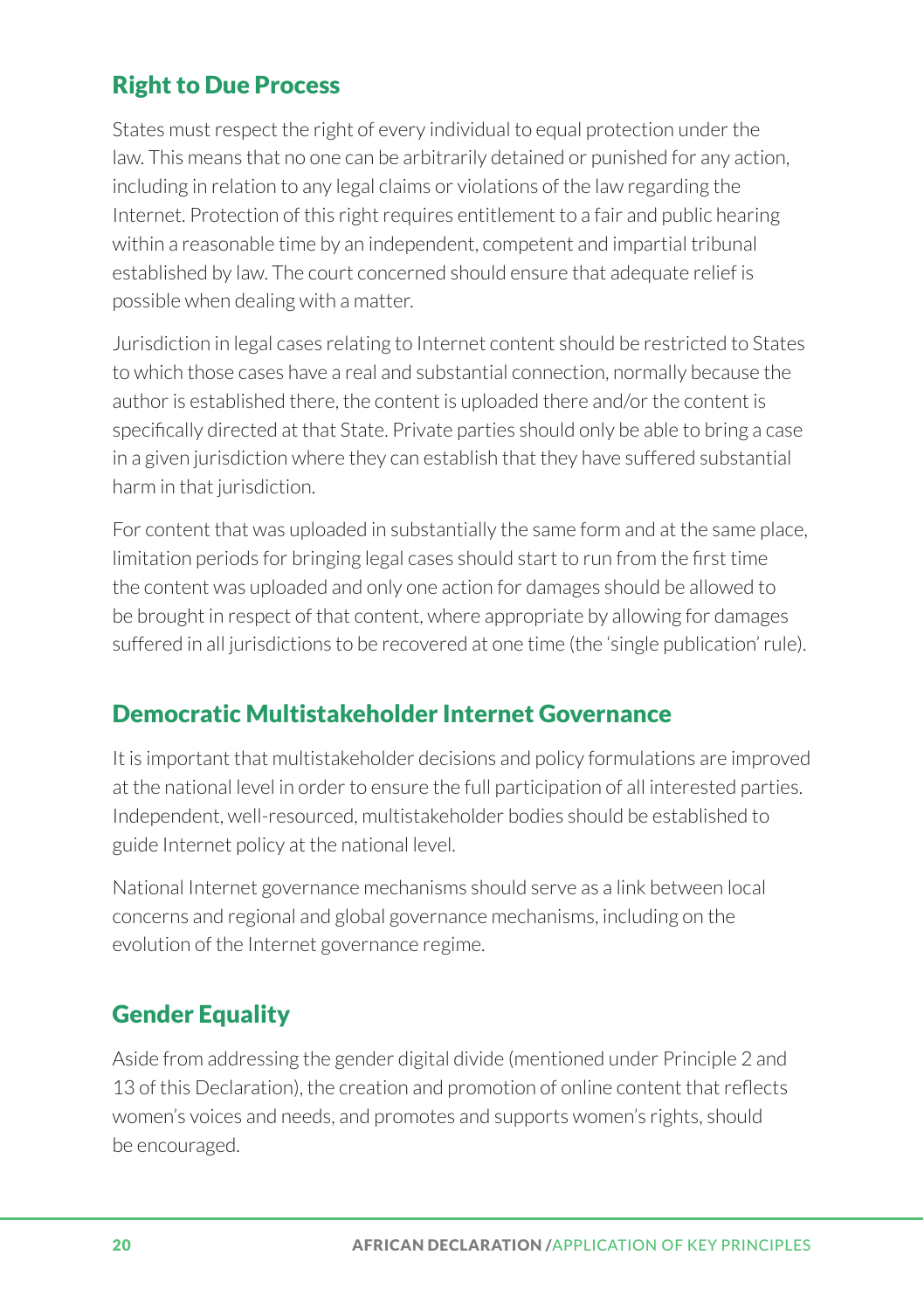Processes and mechanisms that enable the full, active and equal participation of women and girls in decision making about how the Internet is shaped and governed should be developed and strengthened.

Conscious that the online environment reflects the inequality that women and girls face in wider society, the core principles underpinning the Internet – decentralisation, creativity, community and empowerment of users – should be used to achieve gender equality online. Wide-ranging efforts, including comprehensive legislation on rights to equality before the law and to non-discrimination, education, social dialogue and awareness-raising, should be the primary means to address the underlying problems of gender inequality and discrimination.

Women and girls should be empowered to act against gender inequality replicated on the Internet, including by using tools enabling collective monitoring of various forms of inequality, individualised tools that allow them to track and limit the availability of personal information about them online (including public sources of data), and improved usability for anonymity and pseudonymity-protecting tools.

Additionally, all restrictions aimed at prohibiting gender-based hatred that constitutes an incitement to violence, discrimination or hostility ('incitement') should fully comply with the following conditions:

- Grounds for prohibiting advocacy that constitutes incitement should include gender;
- The intent to incite others to commit acts of discrimination, hostility or violence should be considered a crucial and distinguishing element of incitement;
- Legislation prohibiting incitement should include specific and clear reference to incitement to discrimination, hostility or violence with references to Article 20(2) of the ICCPR and should avoid broader or less specific language and should conform to the three-part test of legality, proportionality and necessity;
- Criminal law penalties should be limited to the most severe forms of incitement and used only as a last resort in strictly justifiable situations, when no other means appears capable of achieving the desired protection.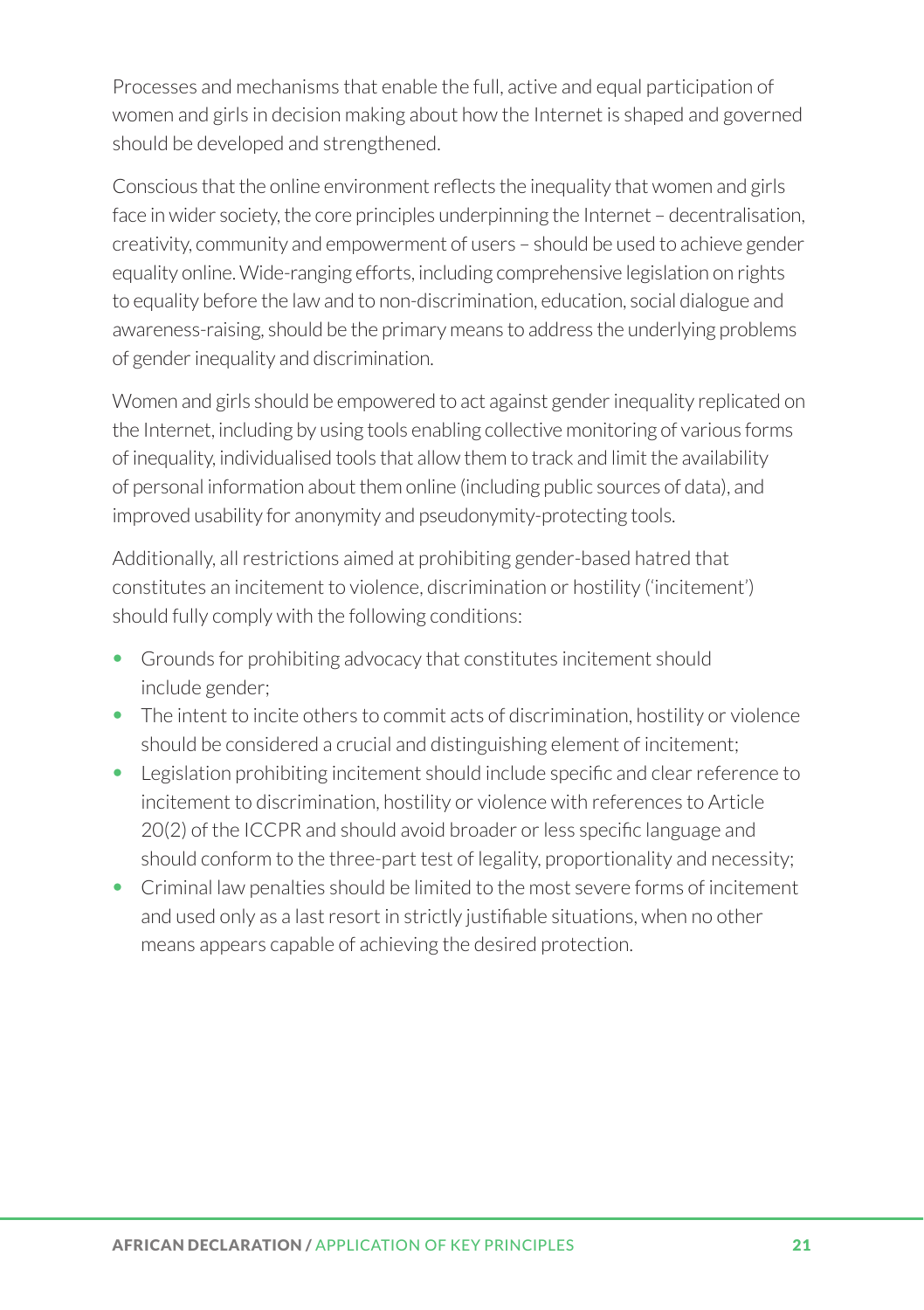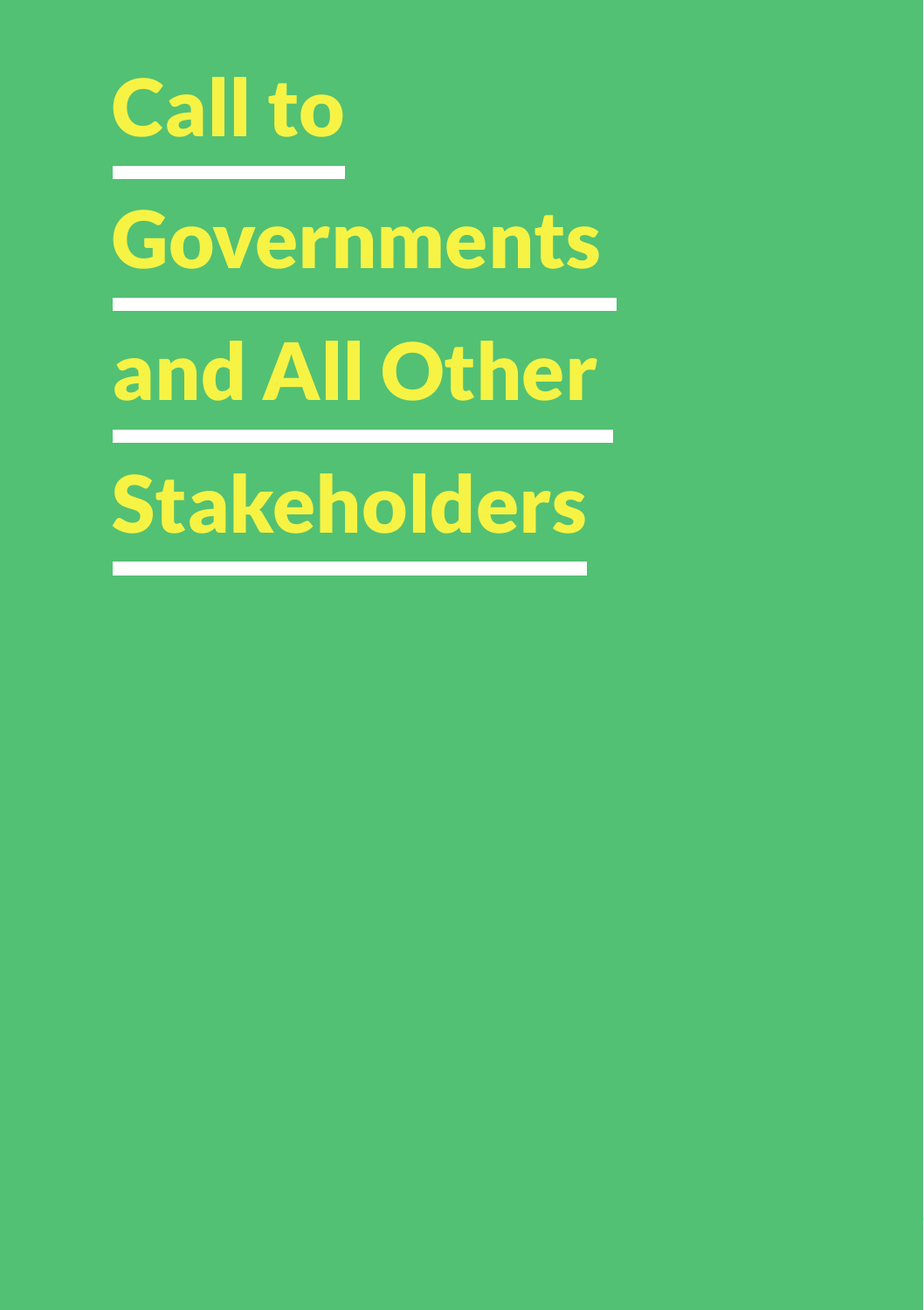We call on all stakeholders to take action alone and in collaboration towards the realisation of the rights and principles in this Declaration, as outlined below:

#### All African stakeholders, including regional and sub-regional bodies, national governments, civil society organisations, media institutions, and relevant technology and Internet companies, should:

- Formally endorse this Declaration, the African Declaration on Internet Rights and Freedoms;
- Use this Declaration to develop a deeper understanding of how existing human rights apply to the Internet.

#### National governments in Africa, as principal duty-bearers, must respect, protect and guarantee the rights outlined in this Declaration, including by:

- Ratifying and giving effect to all relevant international and regional human rights treaties on human rights related to protection of human rights on the Internet, through incorporation to their domestic legislation or otherwise;
- Adopting clear legal, regulatory, and policy frameworks for the protection of these rights, in full compliance with international standards and best practice, and with the full and effective participation of civil society and other concerned stakeholders at all stages of their development;
- Providing sufficient safeguards against the violation of these rights and ensure that effective remedies for their violations are available;
- Ensuring that national regulators in the telecommunications and Internet sectors are well-resourced, transparent and independent in their operations.

#### Pan-African and African regional organisations and institutions:

- The African Commission on Human and Peoples' Rights should establish a mechanism to promote and monitor Internet rights and freedoms in Africa;
- The African Union should take the lead in creating a common African Programme of Action on Internet Governance, which will ensure that the rights of Africans on the Internet are promoted and upheld, and that African concerns are recognised in the global Internet governance regime;
- Other relevant pan-African institutions should develop programmes to support national institutions (including national human rights commissions and the judiciary) to understand and protect human rights online;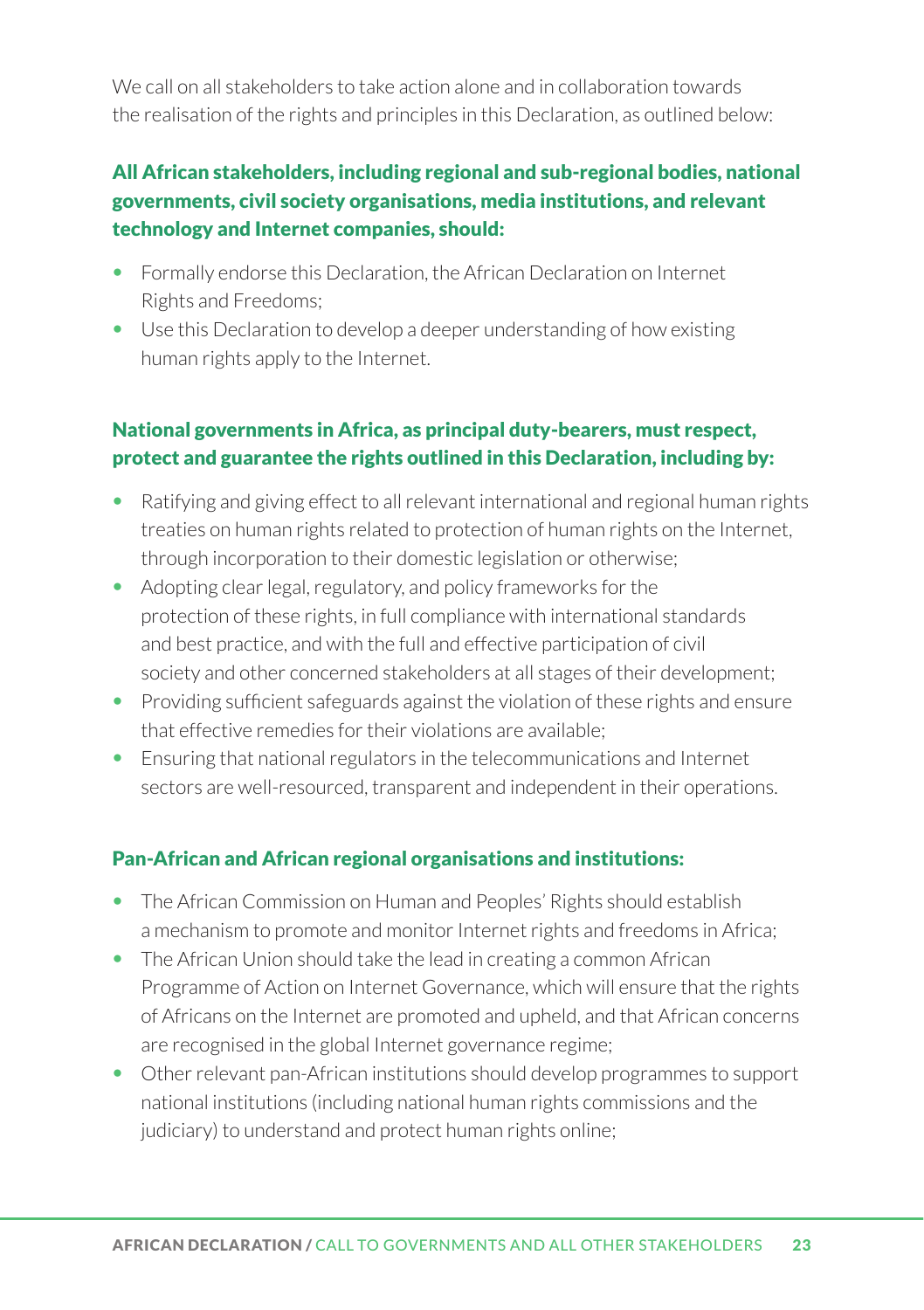• The African Telecommunications Union should recognise and promote the access and affordability principle of this Declaration.

#### International organisations:

- UNESCO should integrate the Declaration into its "Priority Africa" strategies: UNESCO should promote the advancement of social and cultural rights on the Internet as well as the use of local languages and local content online. UNESCO should also develop model laws protecting online freedom of expression and privacy;
- The International Telecommunication Union should recognise and promote the Access and Affordability principle of this Declaration.

#### Civil society should:

- Seek to increase public awareness of the importance of the Internet in the realisation of human rights;
- Advocate for Internet rights and freedoms; monitor Internet laws and regulations; and highlight abuses, including in their reports to regional and international treaty bodies and other human rights mechanisms;
- Communicate with the Special Rapporteur on Freedom of Expression and Access to Information in Africa on measures to uphold freedom of expression in relation to the Internet;
- Encourage and monitor the participation of women and girls in all areas related to Internet development and governance.

#### Media organisations should:

- Popularise this Declaration and the principles outlined in it;
- Improve their own understanding of Internet issues and foster awareness about the importance of the Internet to all sectors of society, particularly among marginalised groups and disadvantaged communities.

#### All intermediaries should:

• Internalise and apply the "Respect, Protect and Remedy" framework to fulfil their duties to uphold human rights, including in relation to the Internet and digital technologies;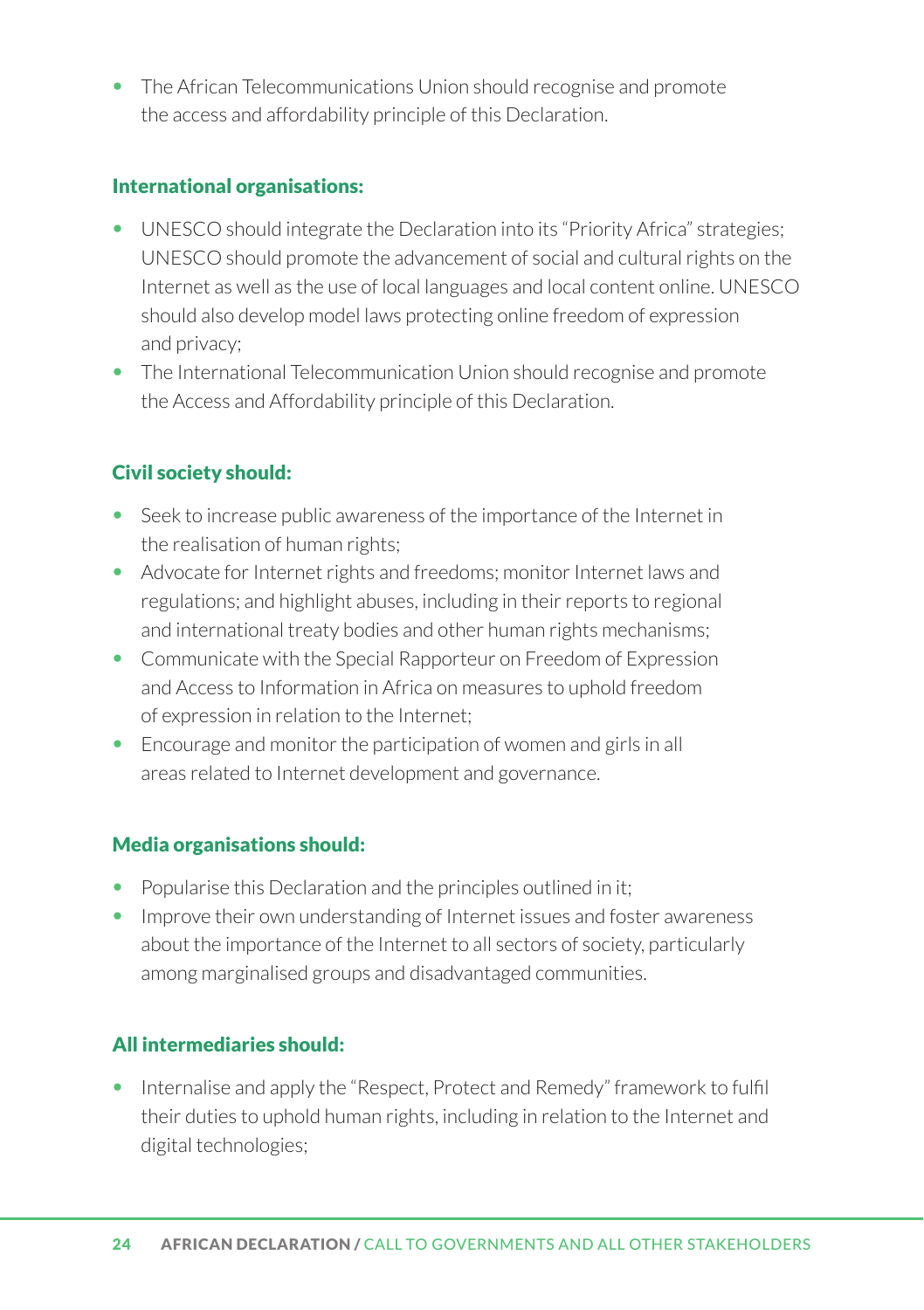- Respect human rights to the fullest extent possible. For example, where faced with government demands which would violate human rights, companies should interpret government demands as narrowly as possible, seek clarification of the scope and legal foundation for such demands, require a court order before meeting government requests, and communicate transparently with users about risks and compliance with government demands;
- Invest in online tools, software and applications that enhance local and intercultural content exchange, and simplify the exchange of information across language barriers;
- Publish transparency reports on government requests for user data, content removal, network disruptions, and compliance rates on a regular basis. All company policies on privacy and data protection, including data retention rates and breach notification policies, should be translated to local languages and easily accessible on the company's country-level website.

#### Technical communities should:

- Innovate and develop open source software, open data, and open educational resources relevant to African users;
- Engage actively in the multistakeholder processes that deal with human rights as well as Internet governance in Africa and provide policy inputs to Internetrelated issues;
- Ensure African participation in the development of open standards.

#### Academic, research and training institutions in Africa should:

- Actively respect and promote the open standards of the Internet in terms of the technical architecture and design of the Internet;
- Integrate courses on Internet rights and freedoms in their curriculum;
- Promote and contribute to the development of local content, particularly content that fosters the use of the Internet by marginalised groups and communities;
- Proactively engage in the generation of scientific evidence on Internet rights and freedoms in Africa;
- Promote and participate in the reinforcement of Africa's capacity to contribute content and expertise in global, regional and national Internet development and policy forums.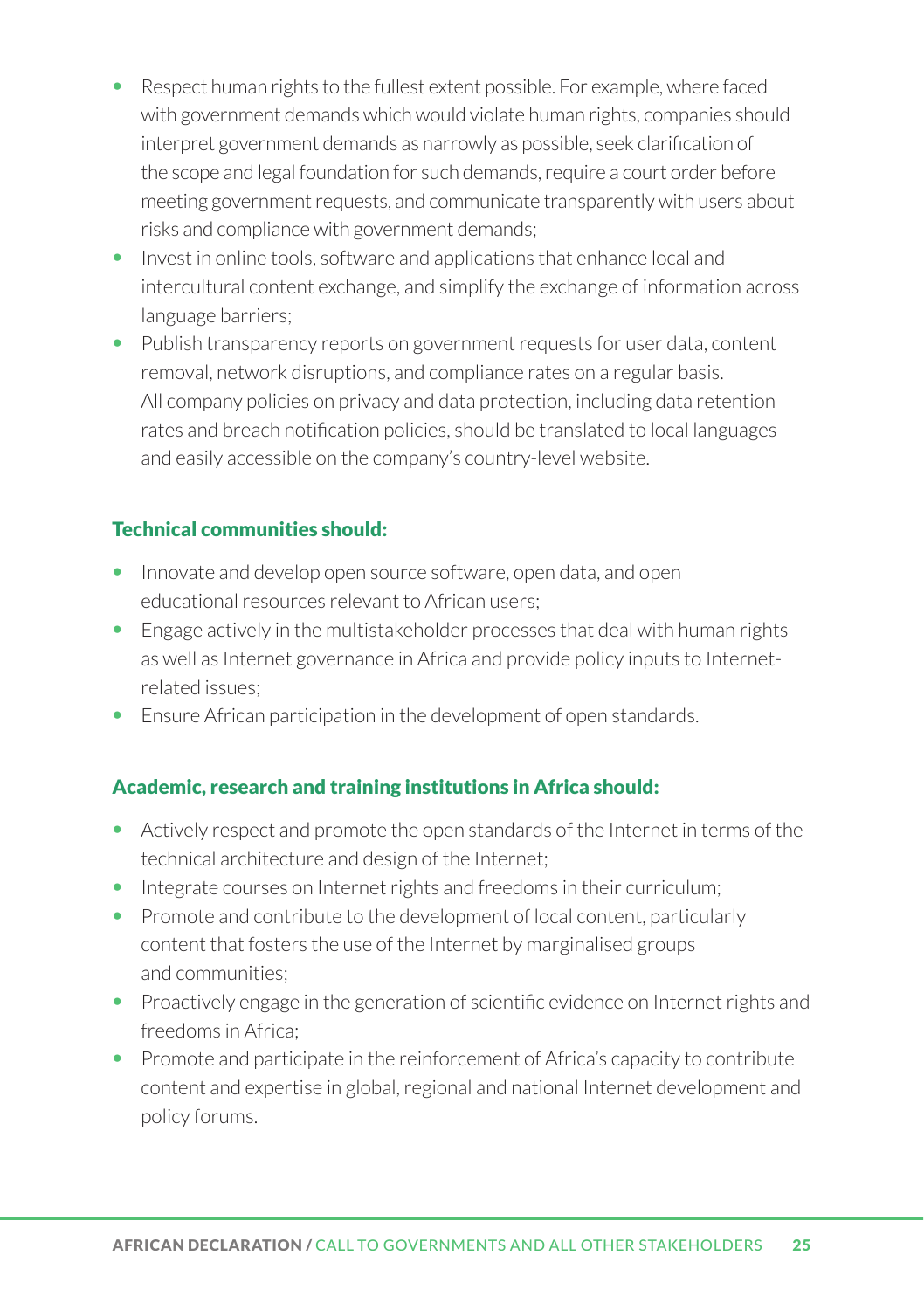# Some of the Groups Involved in the African Declaration





















TSF